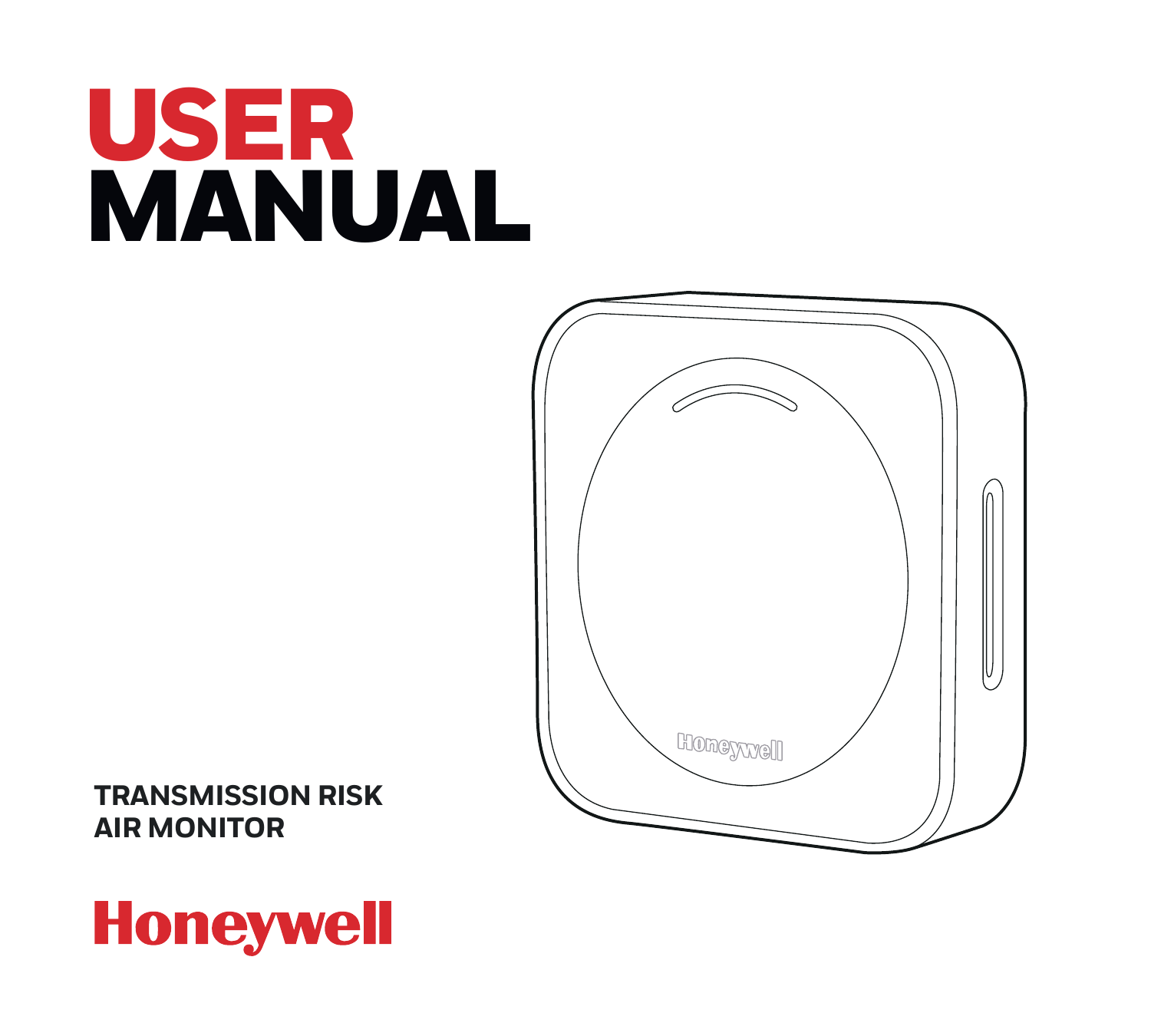#### USER MANUAL FOR THE HONEYWELL TRANSMISSION RISK AIR MONITOR

## PACKING LIST

## **Standard package includes**

Honeywell Transmission Risk Air Monitor (HTRAM) device X1 User Manual X1 USB cable X1

#### ADDITIONAL ACCESSORIES AVAILABLE

- AC adapter: HTRAM-AD-USC (USC version), or HTRAM-AD-EU (EU version) or HTRAM-AD-UK (UK version)
- Wall mount kit (separate instructions provided in kit)

#### **ODEDATION**

- 1. HTRAM is a desktop or wall-mounted device. We recommend to keep it plugged-in so it's powered by the external USB charger. There is a rechargeable battery inside that will supply power for up to 10 hours, but we recommend keeping the device plugged-in to conserve battery life.
- 2. Device On/Off: When the device in OFF status, push and hold button for 3 seconds to turn it on. The device will show information on the screen.After the initial process (approximately 1 minute),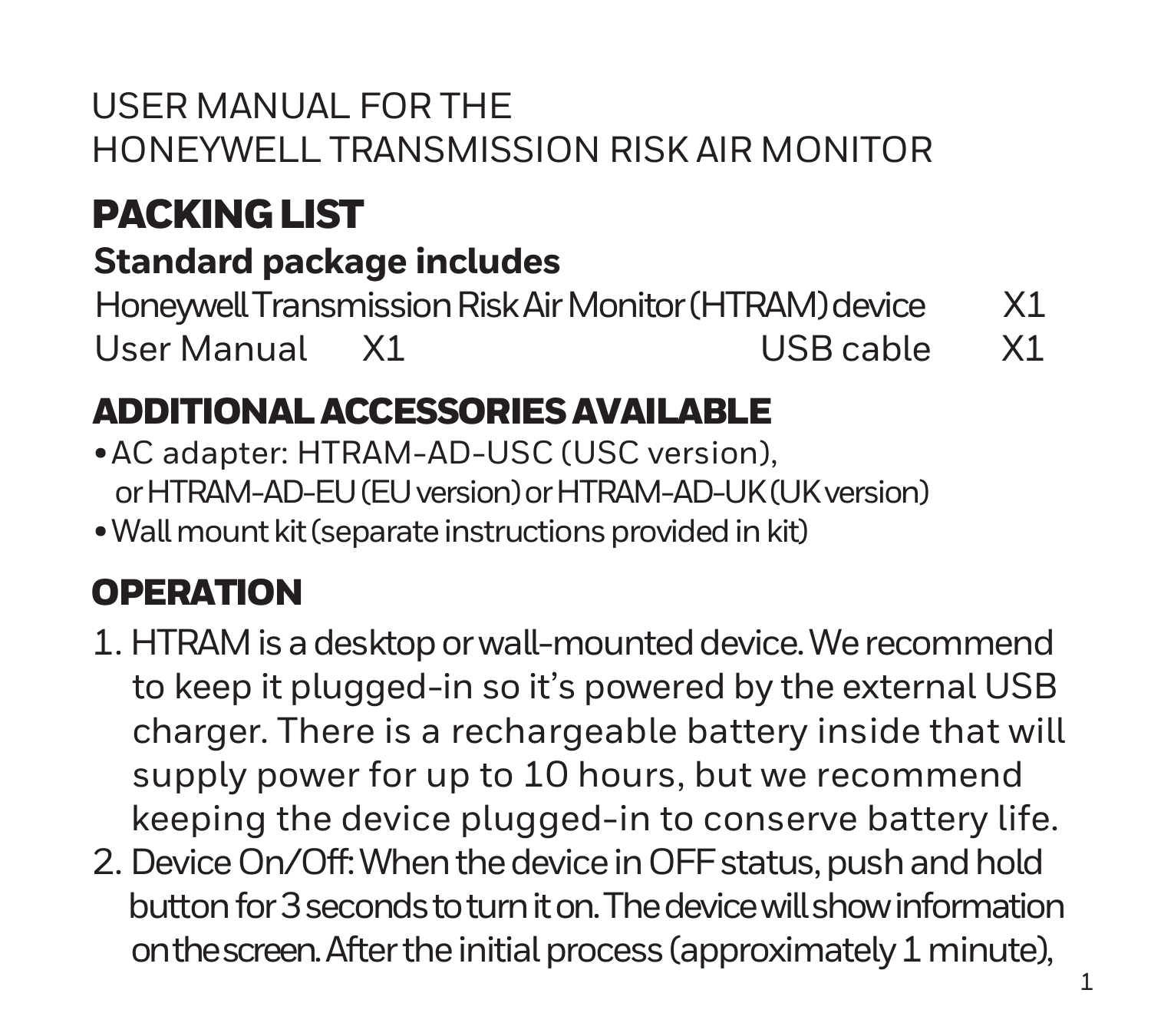the device enters normal status and displays readings. When the device is in ON status, push and hold top button for 3 seconds to turn it OFF.

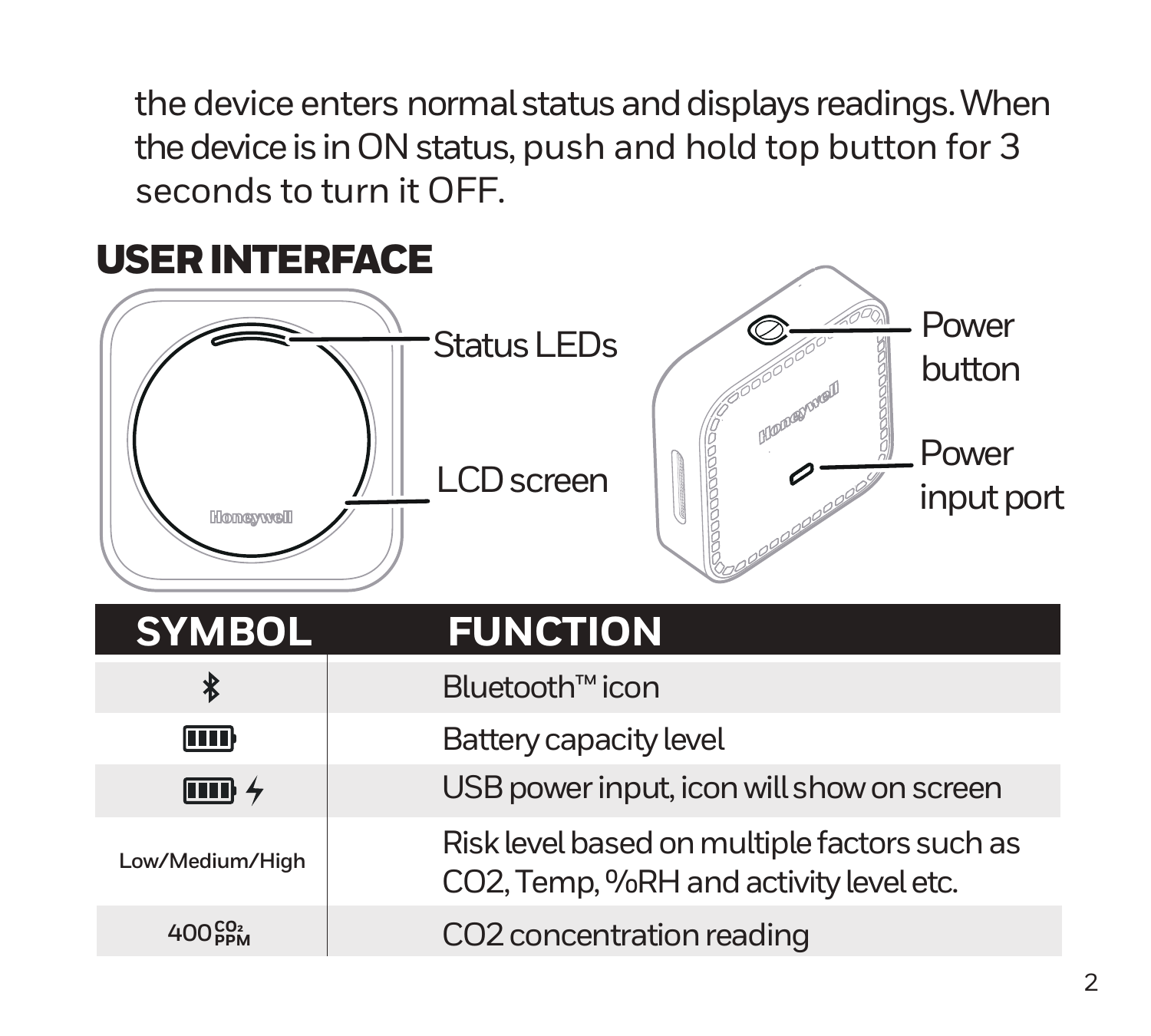| ů,    | Low Activity Setting                                                                          |
|-------|-----------------------------------------------------------------------------------------------|
| ¶     | Medium Activity Setting                                                                       |
| 永     | <b>High Activity Setting</b>                                                                  |
| 얉     | <b>Custom Setting</b>                                                                         |
| 18°C  | Temperature reading, °C or °F                                                                 |
| 54%RH | Humidity reading                                                                              |
|       | For the first use/power on, the device will<br>initially show "--" for approximately 1 minute |

## QUICK START GUIDE

#### **Step 1. Make sure you have everything, then charge the device.**

• Make sure these components were in the box. If any are missing, please contact the company from which you purchased the device as soon as possible:









• Connect the microUSB end to the device, and the USB connector <sup>3</sup>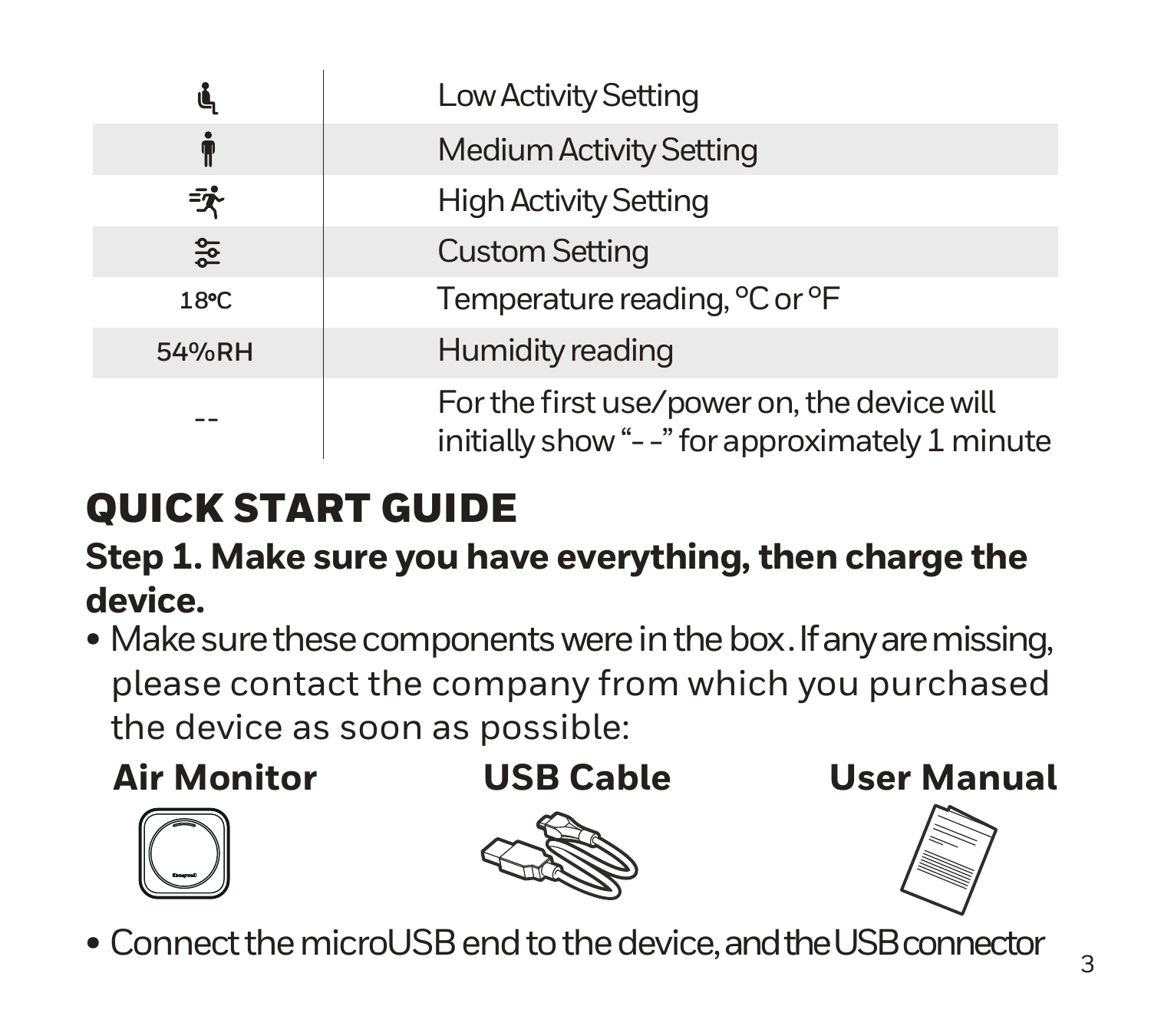to a power adapter or computer. Keep plugged-in until fully charged.

• Make sure the working environment is supported by Bluetooth™ and wireless with Internet access, and a user-supplied smartphone using Apple® iOS® or Android™.

#### **Step 2. Power up the device, download the app and complete the setup:**

- Remove the protective film from the monitor display.
- Turn on the Honeywell Transmission Risk Air Monitor by pressing and holding the "Start" button on the top for five seconds.
- Use a smartphone to download the Honeywell air monitor app (App name: Transmission Risk Air Monitor). You can download directly from the Apple™ or Google™ stores, or by scanning the appropriate QR code shown below if your phone has a scanning app or embedded capability.
- Launch the app. Then, complete the connection and setup by following the Bluetooth pairing process in this document.



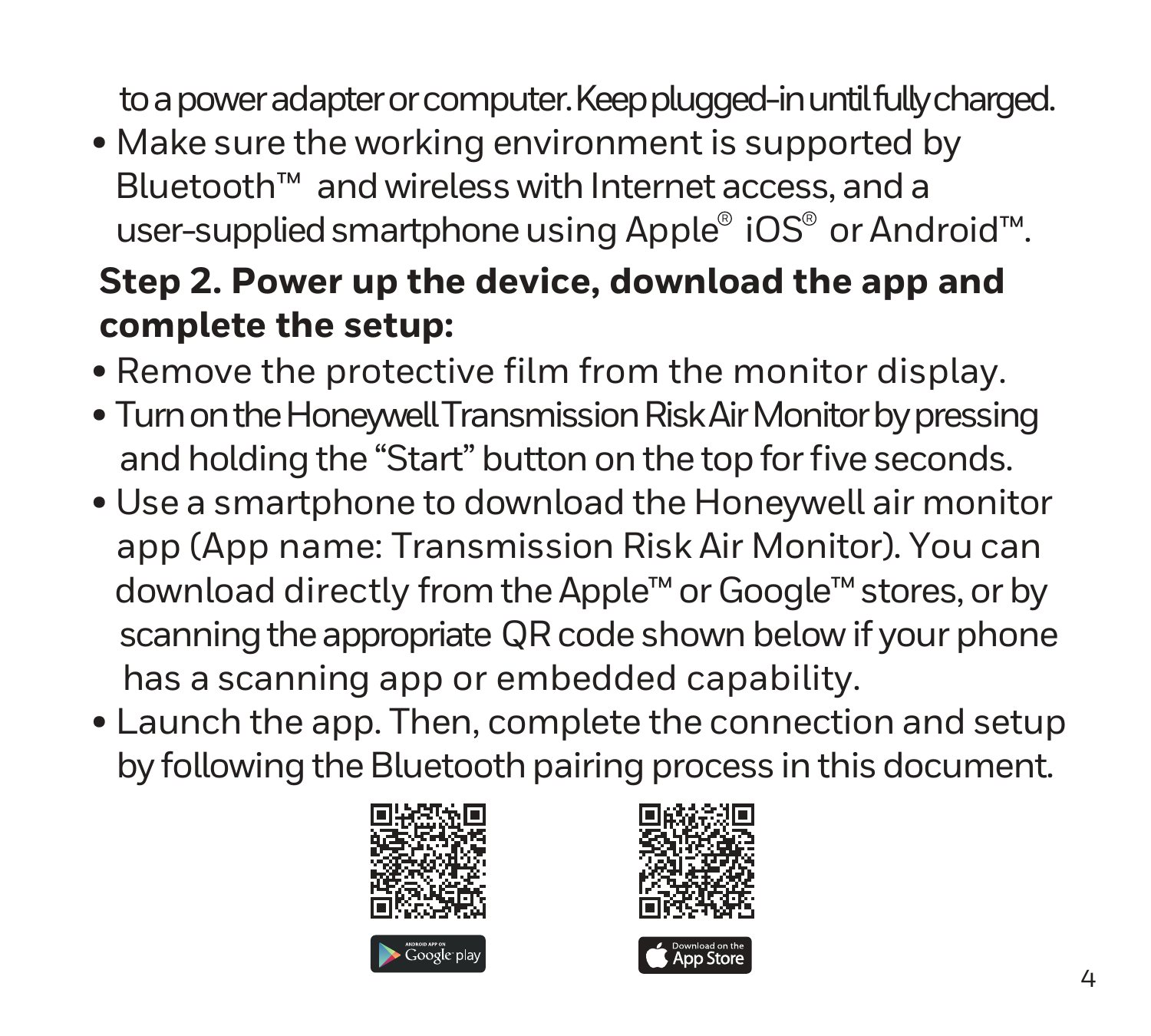## HOW TO REGISTER

#### **For individual users with less than 10 devices, we recommend going through the self-registration process via the mobile application.**

- 1. Launch the mobile app, and click the"REGISTER" button and agree to the "Honeywell Data Privacy" notice.
- 2. Enter your email address and choose the region you are located in, then click to send the verification code.
- 3. Check your email for the verification code and enter it on the mobile app to finish the verification process.
- 4. Provide your first name and last name, create your password and complete the self-registration process.
- 5. Go back to the main screen to login to the mobile app.

**For enterprise users with more than 10 devices, we recommend going through the enterprise registration process via web portal.**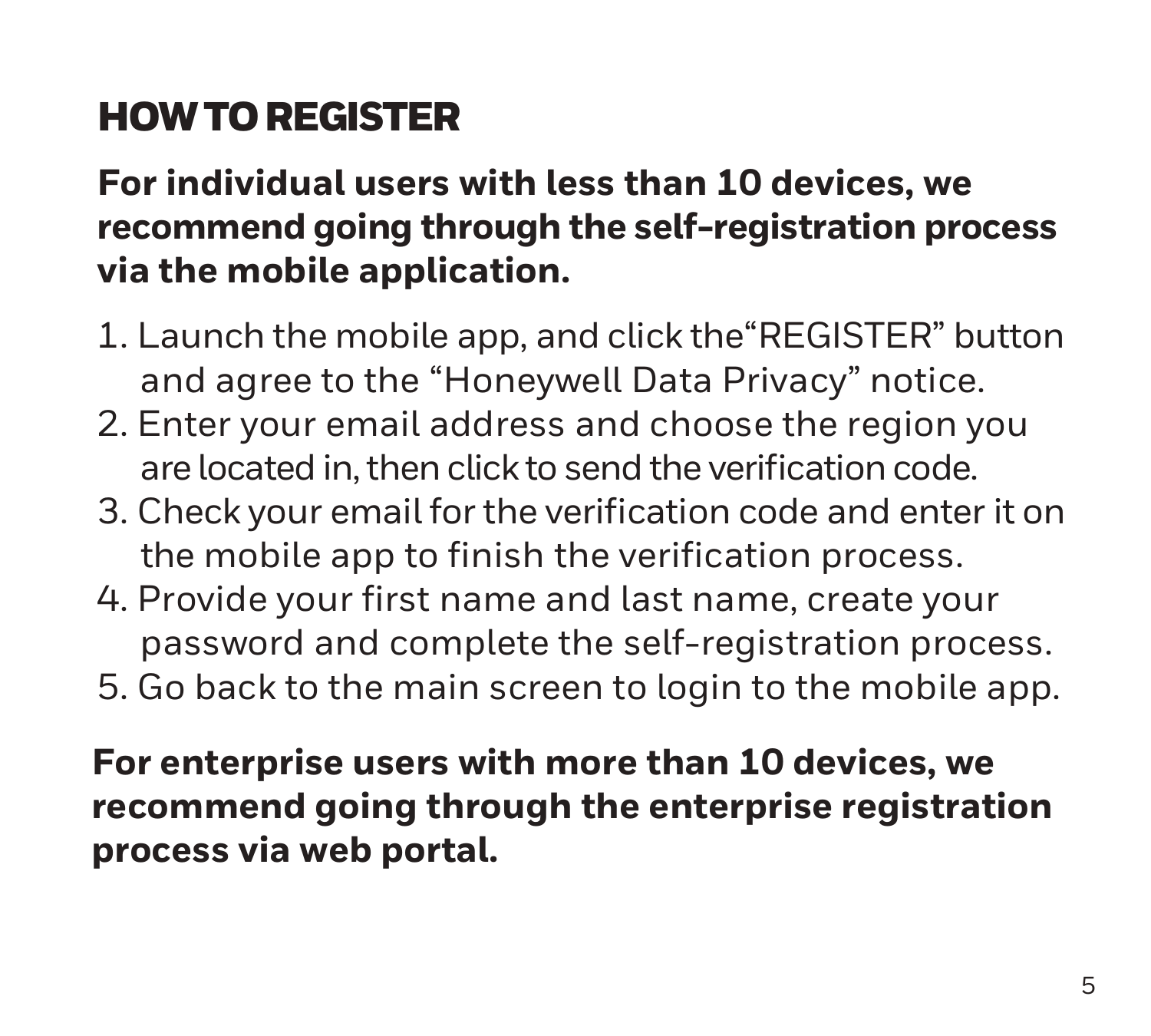- 1. For North American enterprise users, please go to https://airmonitoring.honeywell.com; for EU enterprise users, please go to https://airmonitoring.eu.honeywell.com
- 2. Click the "REGISTER" button, and agree to the "Honeywell Data Privacy" notice.
- 3. Enter the sales order number and click "VERIFY ACCOUNT" to validate purchase of your devices.
- 4. Enter your email address and click to send the verification code.
- 5. Check your email for the verification code and enter it on the web portal, then click "NEXT".
- 6. Enter the required organization information.
- 7. Enter the Organization Administrator information and then click "SUBMIT" to finish the registration process.

### HOW TO PAIR YOUR DEVICE

1. Open the App and enable mobile Bluetooth® in the device's Settings/Bluetooth.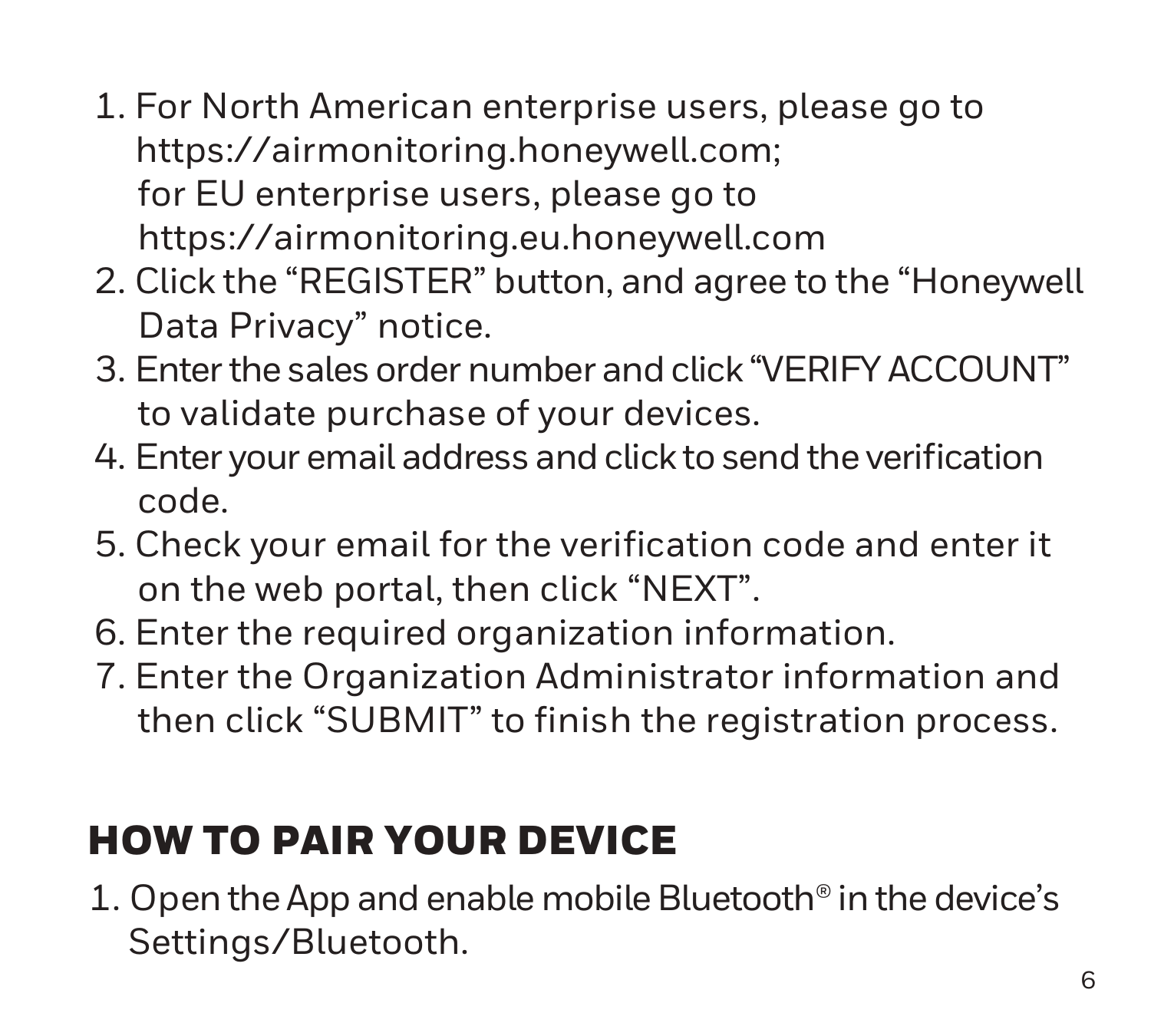- 2. On the App, click the **+Add** New icon to add an air monitor device.
- 3. Click the **Connect icon** to pair with the device, the Bluetooth icon will blink.
- 4. Confirm the device is ready for pairing: **See the icon blinking.** Ensure the device's Bluetooth icon is blinking on the screen.
- 5. The app will pop up a window and request the user to input the **PIN CODE** shown on the device's screen.
- 6. If two or more devices' Bluetooth are activated, you can use the serial number to identify which device is to be paired. The serial number can be found on the back side of the device.
- 7. Input the 6-digit **PIN CODE**. Then, click **Connect**.
- 8. When the Bluetooth icon on the device's screen stops blinking, pairing is complete.
- 9. If you are individual user and want to connect the device via home or open network WI Fi®, please enter the WIFI® name and password to configure the device network.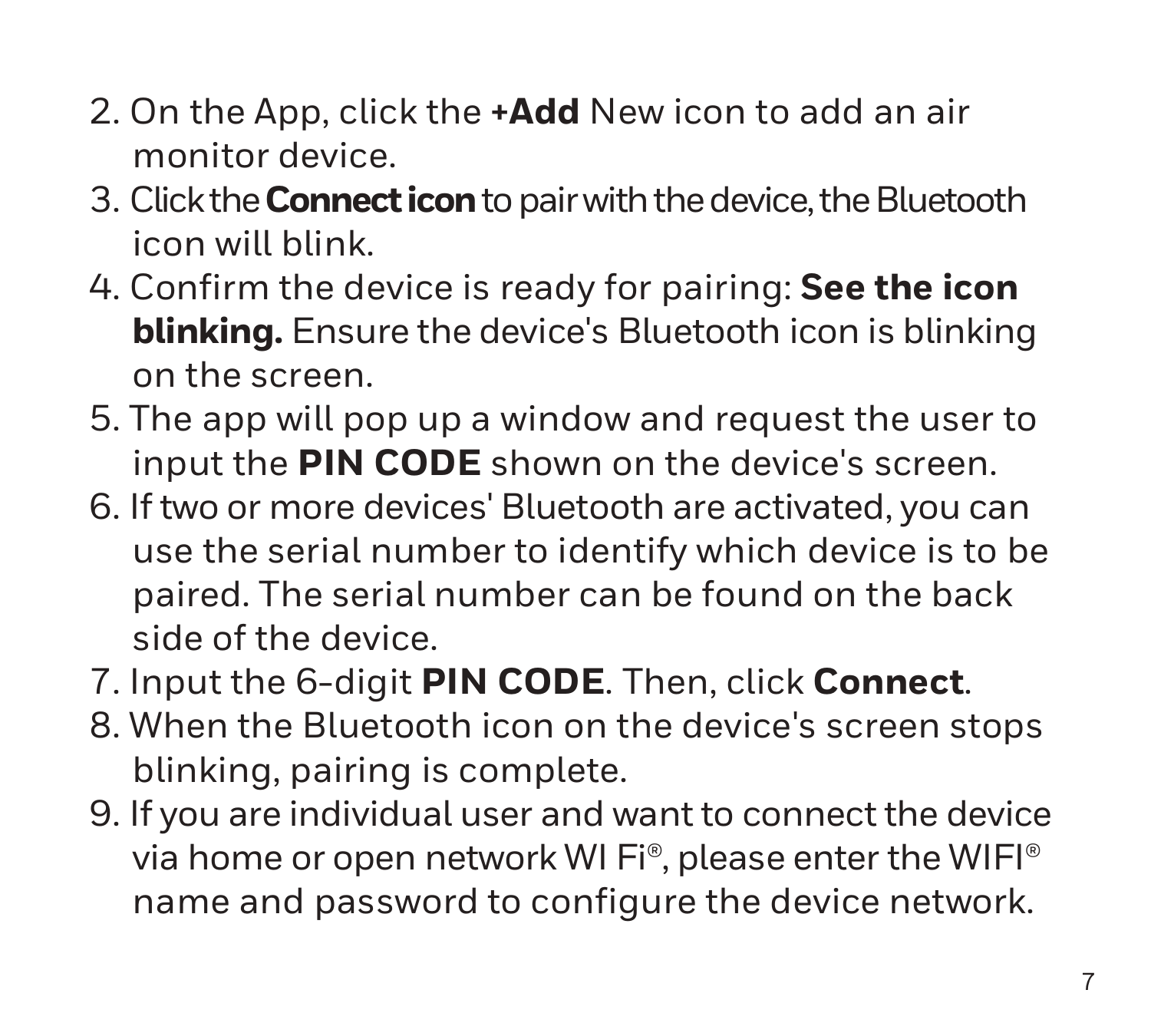10. If you are an enterprise user and your organization has secured WIFI® network, please reach out to your organization's IT personnel to configure the WIFl® settings for the device network.

Monitors should be placed in the center of activity areas and should be close to breathing height (approximately 1.5 m, depending on the height or age of the room's occupants), out of direct sunlight, and not directly located near induction units, floor fans, or heaters. In an organizational setting, e.g. schools, restaurants, we recommend physically protecting the device by placing a lock on the device enclosure and enabling only authenticated access to the secure devices. Ensure that only authorized personnel have the required keys to physically access the devices.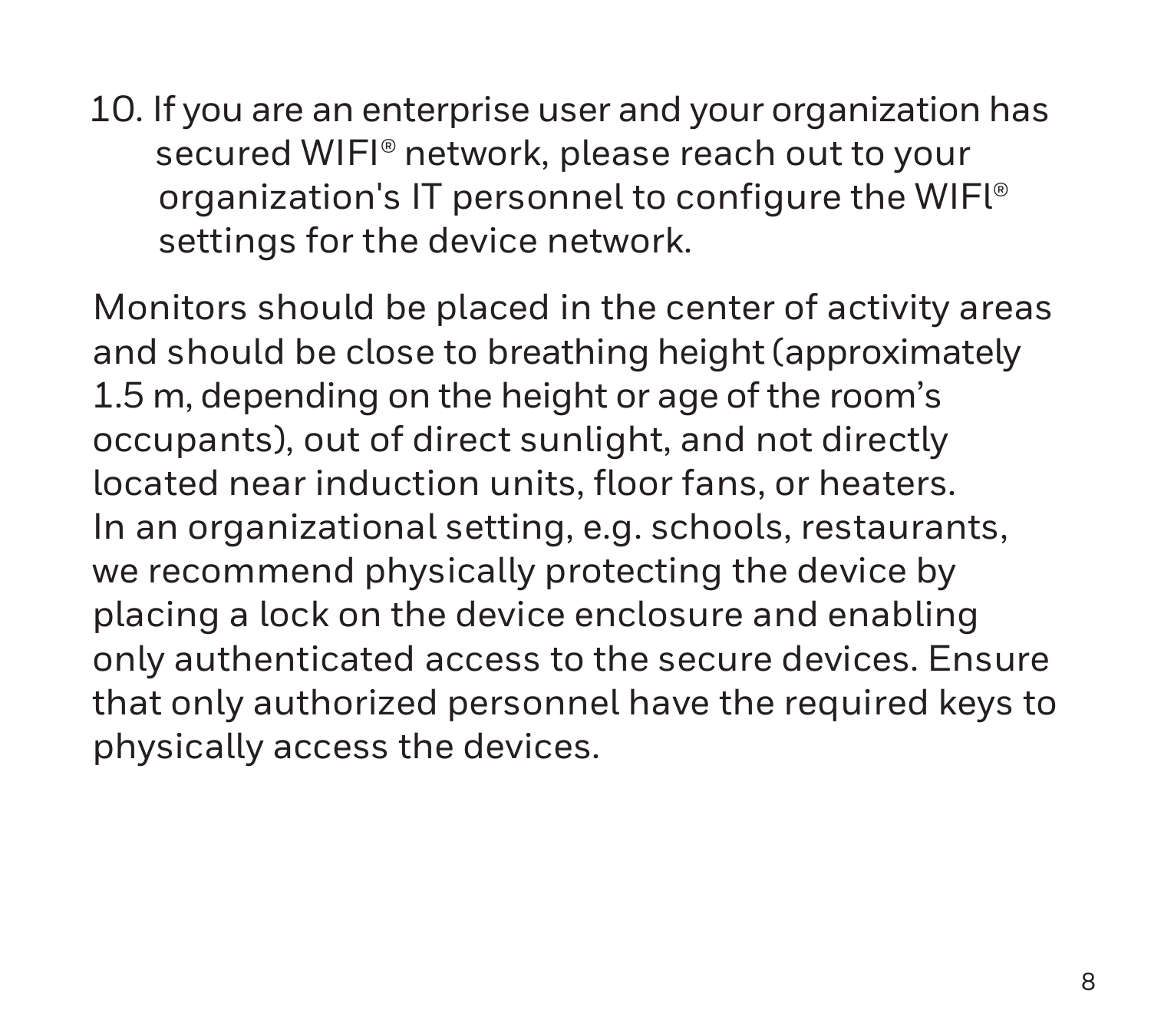#### DEVICE INDICATION AND RECOMMENDED ACTIONS

| <b>DEVICE INDICATION<sup>1</sup></b>                      |                                     |                                                                                                                                                                                                                                                          |                                                                      |
|-----------------------------------------------------------|-------------------------------------|----------------------------------------------------------------------------------------------------------------------------------------------------------------------------------------------------------------------------------------------------------|----------------------------------------------------------------------|
|                                                           |                                     | $\left( \begin{matrix} 0 & 0 \\ 0 & 0 \end{matrix} \right)$                                                                                                                                                                                              | (mar)                                                                |
|                                                           | <b>GREEN</b>                        | <b>YELLOW</b>                                                                                                                                                                                                                                            | <b>RED</b>                                                           |
| <b>Low Activity</b><br>Setting <sup>23</sup>              | <800ppm<br>0.043%<br>infection risk | 800ppm<br>0.043%<br>infection risk                                                                                                                                                                                                                       | 1100ppm<br>0.051%<br>infection risk                                  |
| <b>Medium</b><br><b>Activity</b><br>Setting <sup>24</sup> | <700ppm<br>3.40%<br>infection risk  | 700ppm<br>3.40%<br>infection risk                                                                                                                                                                                                                        | 1000ppm<br>5.41%<br>infection risk                                   |
| <b>High Activity</b><br>Setting <sup>25</sup>             | <500ppm<br>7.32%<br>infection risk  | 500ppm<br>7.32%<br>infection risk                                                                                                                                                                                                                        | 800ppm<br>2525%<br>infection risk                                    |
| <b>Custom</b><br>Setting                                  |                                     | The end user can also choose custom settings on the device to<br>set the alarm threshold levels based on the user's parameters<br>are used, the user is solely responsible for validating that those<br>alarm settings meet their specific requirements. | and local, regional and state requirements. Note: If Custom Settings |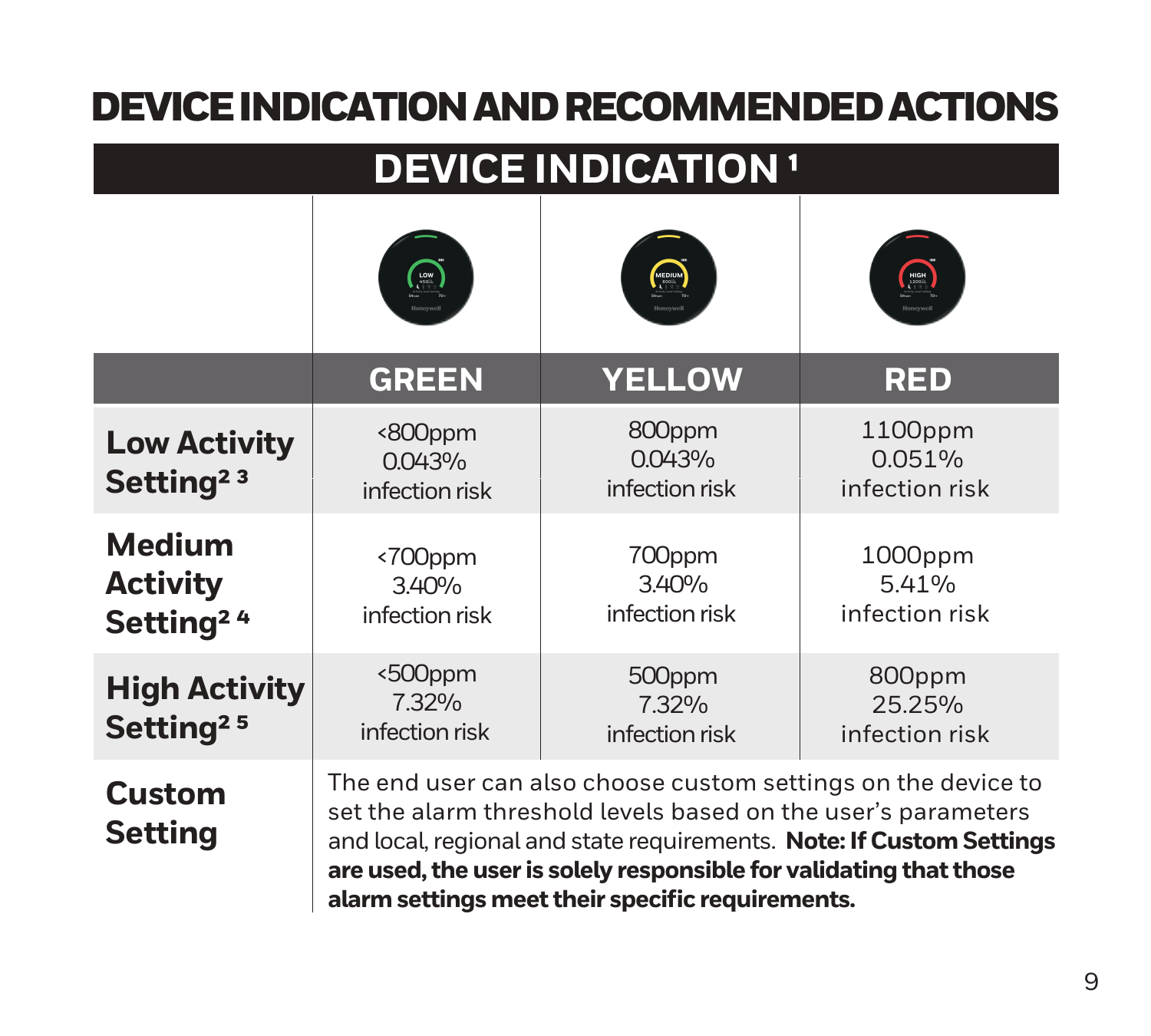| <b>Recommended</b><br><b>Actions</b> | - Open windows<br>- Turn on HVAC fan<br>- Move out of room<br>- Additional actions<br>as needed | -Ventilate room<br>immediately<br>- Reduce activities<br>- Move out of room<br>- Additional actions<br>as needed |
|--------------------------------------|-------------------------------------------------------------------------------------------------|------------------------------------------------------------------------------------------------------------------|
| Δlarm                                | One beep                                                                                        | Two beep                                                                                                         |

- 1. The HTRAM's preset PPM measurements for each Activity Level are subjective standards based on Honeywell's assessment of U.S. state statutory limits and scientific studies, including the "2020 COVID-19 Aerosol Transmission Estimator" and the "Exhaled CO2 as a COVID-19 Infection Risk Proxy for Different Indoor Environments and Activities" article from the University of Colorado-Boulder (see https://docs.google.com/spreadsheets/d/16K1OQkLD4BjgB dO8ePj6ytf-RpPMlJ6aXFg3PrIQBbQ/edit#gid=519189277 and https:// pubs.acs.org/doi/10.1021/acs.estlett.1c00183, respectively) . The user must verify applicable standards or regulations and adapt the product's thresholds to such standards and regulations as required for its usage intended by the user.
- 2. Please note: A Green designation does not mean no risk for transmission. An increase from Green to Yellow, Yellow to Red or Green to Red does not indicate a linear increase in potential transmission risk within one Activity Setting. Any increase in potential transmission risk across multiple Activity Settings is also not linear. Numerous factors, including without limitation, interaction among individuals in a room, the number of infected individuals present, and the wearing of Personal Protective Equipment (PPE) such as masks and gloves, will affect the potential transmission risk. Users should not rely solely on this device to make a determination of safety.
- 3. Percent of infection risk calculation is based on the following assumptions and is only intended as guidance: Total number of people: 20, Infected: 1; Time duration: 30 mins and room size: 900sqft.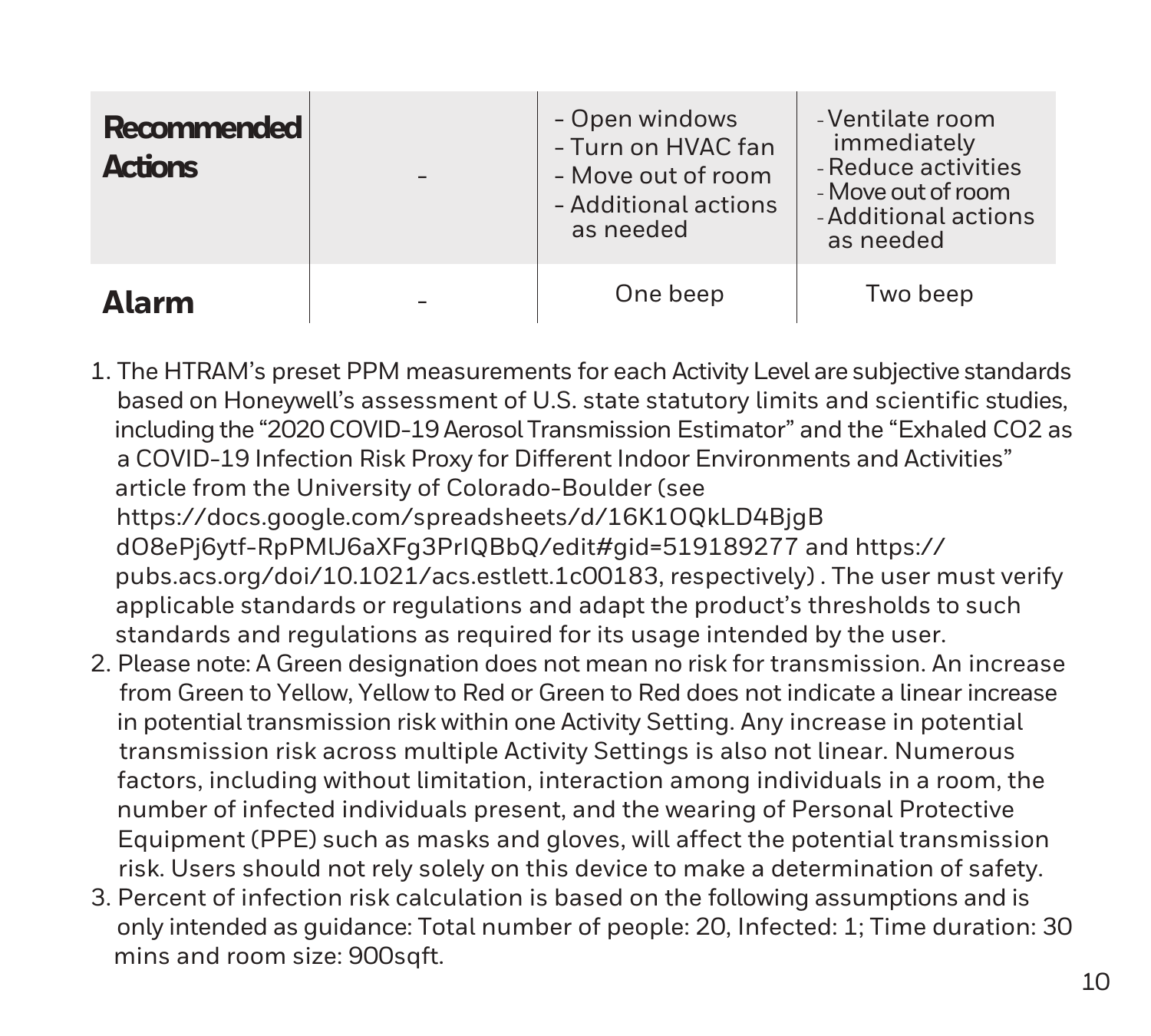- 4. Percent of infection risk calculation is based on the following assumptions and is only intended as guidance: Total number of people: 20, Infected: 1; Time duration: 45 mins and room size: 900sqft.
- 5. Percent of infection risk calculation is based on the following assumptions and is only intended as guidance: Total number of people: 20, Infected: 1; Time duration: 60 mins and room size: 900sqft.

### SCENARIO SELECTION

The device has three pre-programmed scenario settings based on activity levels.

- **Low activity**: Reading, quietly talking, Breathing rate (susceptibles): 0.252 m3/h, CO2 emission rate/person: 0.0052 (@ 273 K and 1 atm), Quanta exhalation rate (infected): 9.4 quanta/h, activity duration for 30 minutes
- **Medium activity**: Eating, talking loudly, Breathing rate (susceptibles): 1.2 m3/h, CO2 emission rate/person: 0.012 (@ 273 K and 1 atm), Quanta exhalation rate (infected): 170 quanta/h, activity duration for 45 minutes
- **High activity**: Running, jumping, exercising, Breathing rate (susceptibles): 3 m3/h, CO2 emission rate/person: 0.016 (@ 273 K and 1 atm), Quanta exhalation rate (infected): 408 quanta/h, activity duration for 60 minutes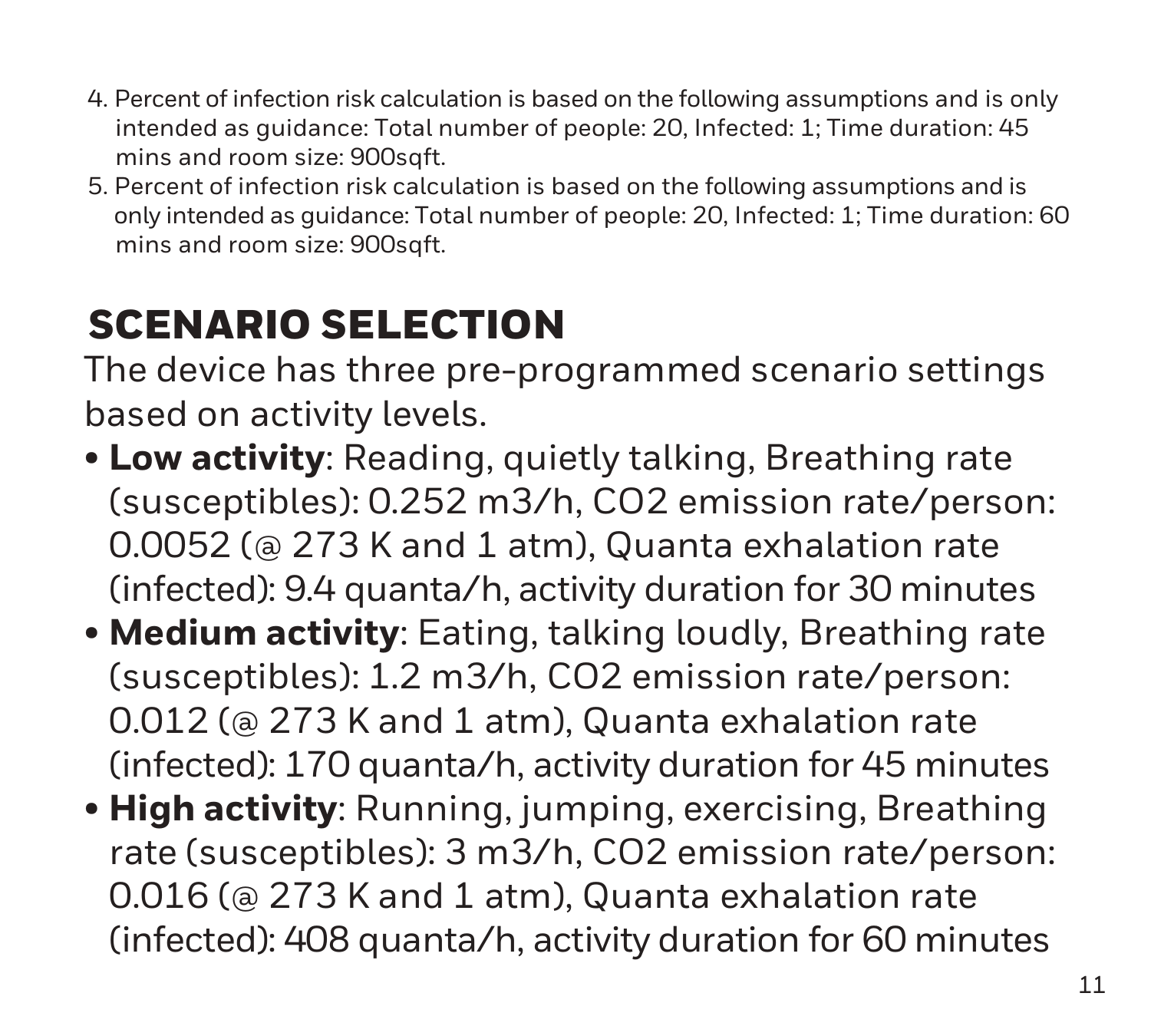• Other general assumptions from risk estimator can be found in the below table:

| <b>Parameters</b>             | Value          | Unit   | <b>Source</b>                                   |
|-------------------------------|----------------|--------|-------------------------------------------------|
| Length of room                | 30             | ft     |                                                 |
| Width of room                 | 30             | ft     |                                                 |
| Volume                        | 900            | sq ft  |                                                 |
| Height                        | 16             | ft     |                                                 |
| Pressure                      | 0.95           | atm    |                                                 |
| Temperature                   | 20             | C      |                                                 |
| <b>Relative Humidity</b>      | 50             | 0/0    |                                                 |
| Background CO2 Outdoors       | 415            | ppm    |                                                 |
| Decay rate of the virus       | 0.62           | $h-1$  | default per.https://tinyurl.com/covid-estimator |
| Deposition to surfaces        | 0.3            | $h-1$  | default per:https://tinyurl.com/covid-estimator |
| Additional control measures   | $\Omega$       | $h-1$  | default per.https://tinyurl.com/covid-estimator |
| Total N people present        | 20             | ft     |                                                 |
| <b>Infected People</b>        | $\mathbf{1}$   | person |                                                 |
| Fraction of population immune | O <sub>0</sub> |        | default per:https://tinyurl.com/covid-estimator |
| Exhalation mask efficiency    | O <sub>0</sub> |        | no mask                                         |
| Fraction of people w/ masks   | O <sub>0</sub> |        | no mask                                         |
| Inhalation mask efficiency    | O <sub>0</sub> |        | no mask                                         |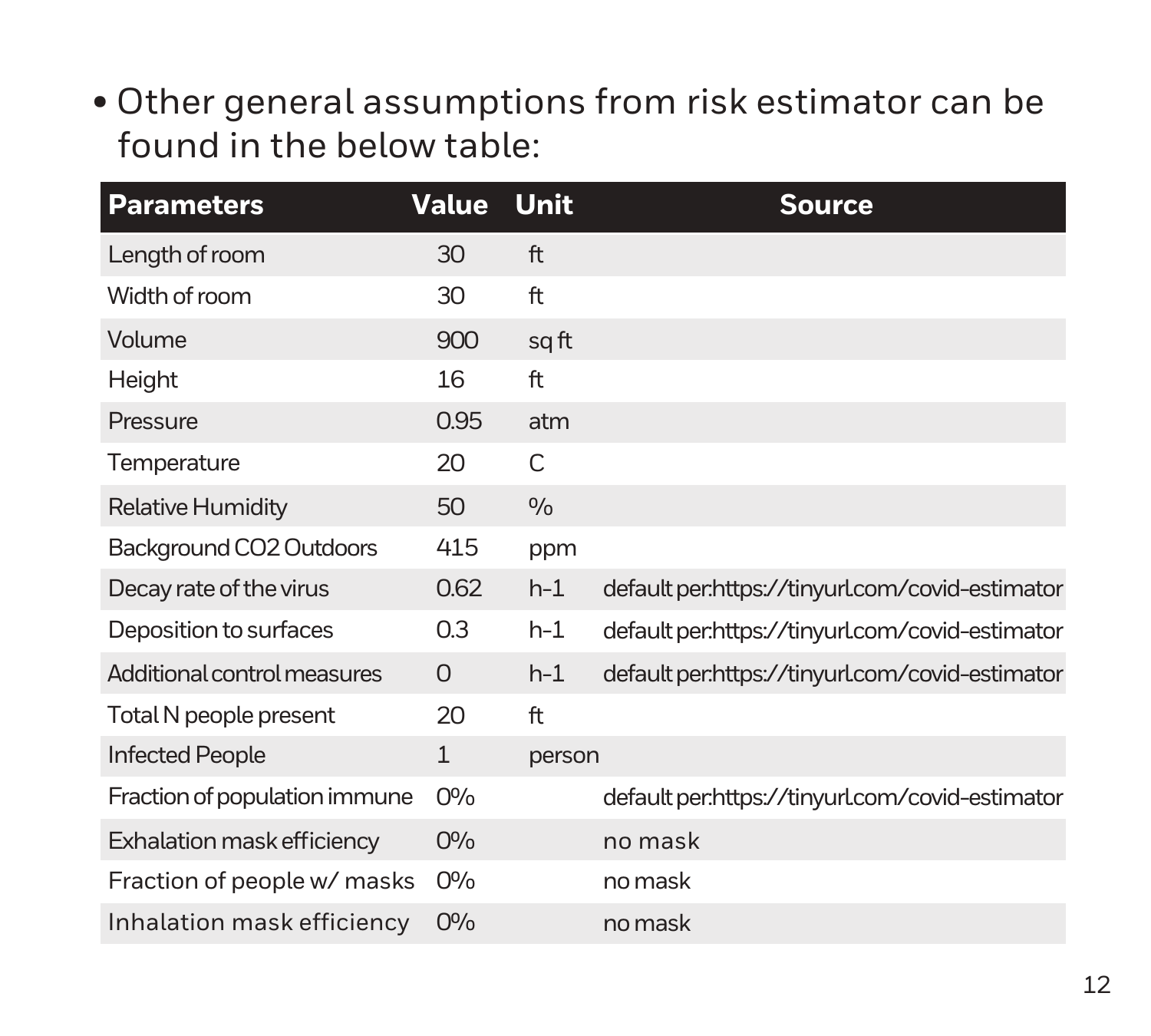• The default setting is the low activity setting with the alarm threshold of 800 ppm for medium and 1100 ppm for high.

## DATA HISTORY

- 1. To review the device's data history, please click the "Data History" tab on the mobile app.
- 2. You can switch among CO2, temperature, and humidity to view the device's history. It can be viewed by day, week, or month.
- 3. The device's maximum data storage is approximately 90 days. It will only keep the most recent 90 days worth of data.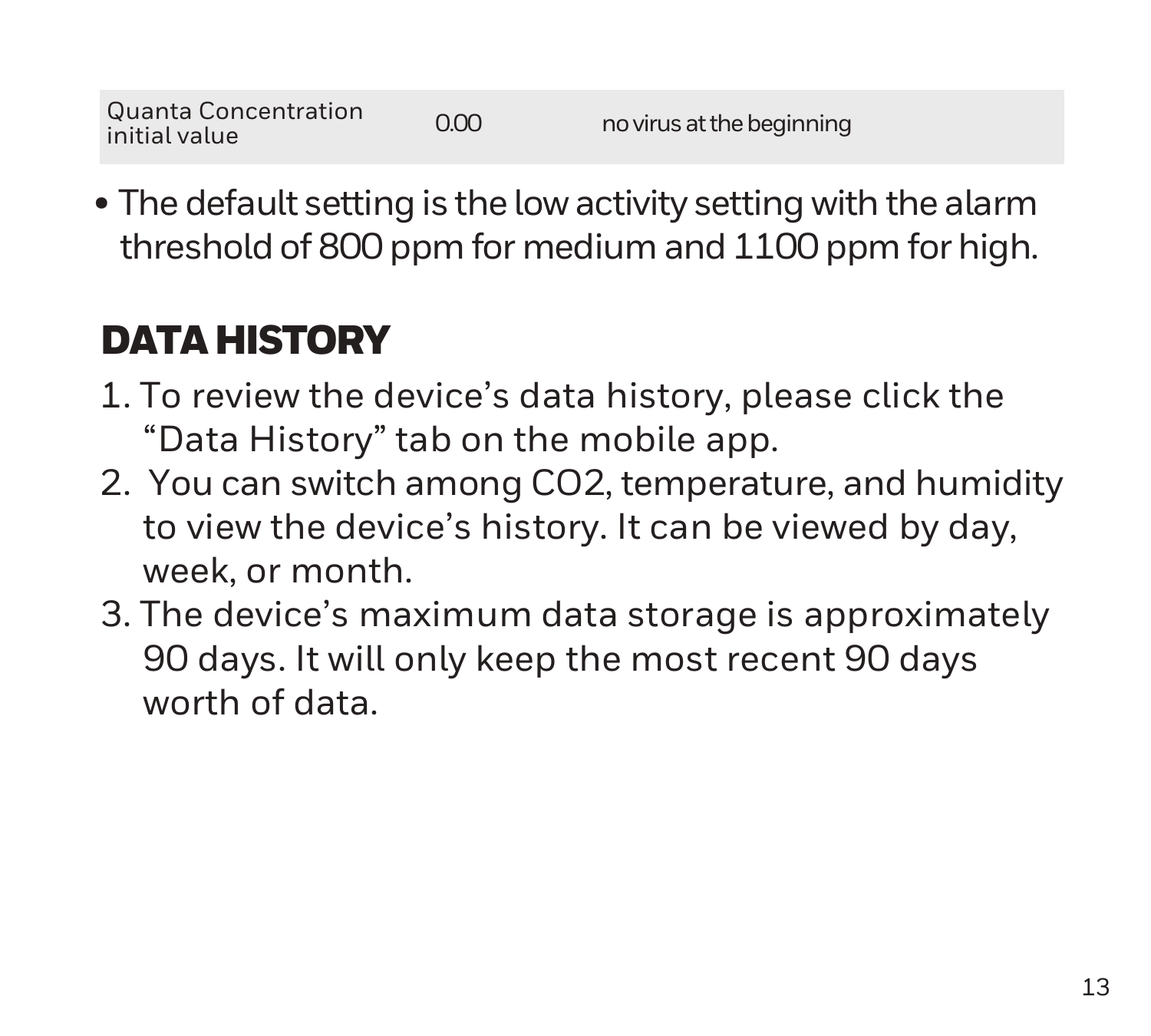## DEVICE DEFAULT SETTINGS

- Temperature unit: Select your regional temperature measurement unit on your mobile phone app and it will be displayed on the device screen as °C or °F.
- Alarm sound: Users may enable or disable the device's buzzer function. When the device's alarm sound is enabled, the buzzer will beep at medium or high alarm. When the alarm is sound disabled, the buzzer will not beep when medium or high alarm is triggered.
- Turn off display: users can turn off display on the mobile app. When display is off, users can wake up the device by pushing the top button. Then the display will auto off in 2 minutes.

#### HTRAM SPECIFICATIONS

| <b>SPECIFICATIONS</b>              |                                                   |  |
|------------------------------------|---------------------------------------------------|--|
| <b>CHARACTERISTIC</b>              | <b>PARAMETER</b>                                  |  |
| Dimensions $(H \times W \times D)$ | 80 mm × 80 mm × 22 mm [3.1 in × 3.1 in × 0.87 in] |  |
| Weight                             | 140a                                              |  |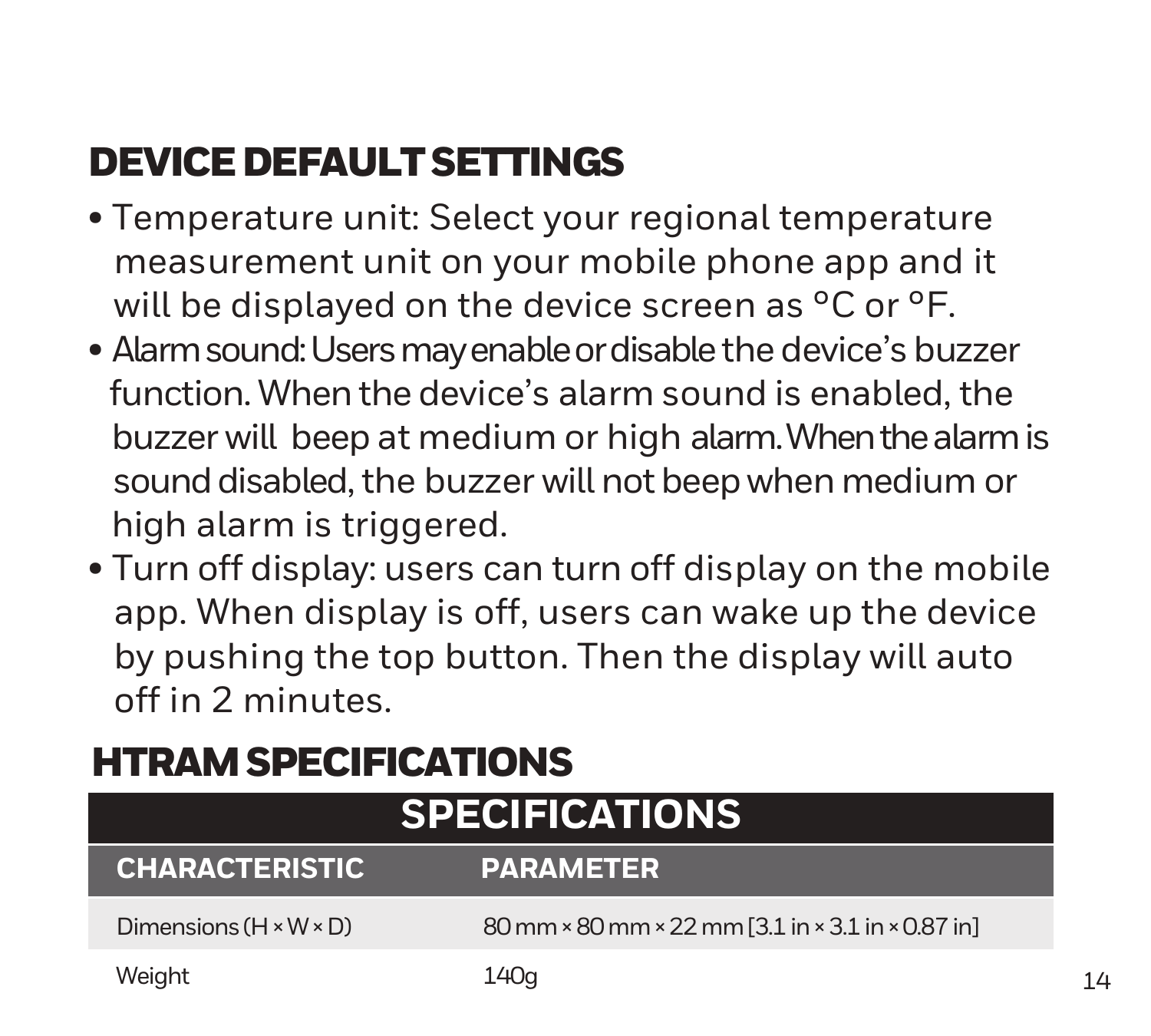| Housing materials                     | Aluminum alloy                                        |
|---------------------------------------|-------------------------------------------------------|
| Display                               | <b>TFT</b>                                            |
| Input voltage                         | 5V                                                    |
| Input current                         | 1A                                                    |
| Battery                               | Lithium-ion rechargeable battery 10-hour battery time |
| Battery capacity                      | 2.600 mAh                                             |
| Operating temperature and<br>humidity | 0°C to 40°C, 0% RH to 90% RH                          |
| USB port                              | Micro USB                                             |

**\* The Honeywell Transmission Risk Air Monitor (HTRAM) analyzes specific air quality conditions and alerts the user when conditions are present that may increase risk of potential exposure to airborne viral transmission. It does not prevent or reduce virus transmission nor mitigate viruses that may be present, nor does it detect or warn against the presence of any virus, including but not limited to COVID-19. Even at lower risk levels caution is**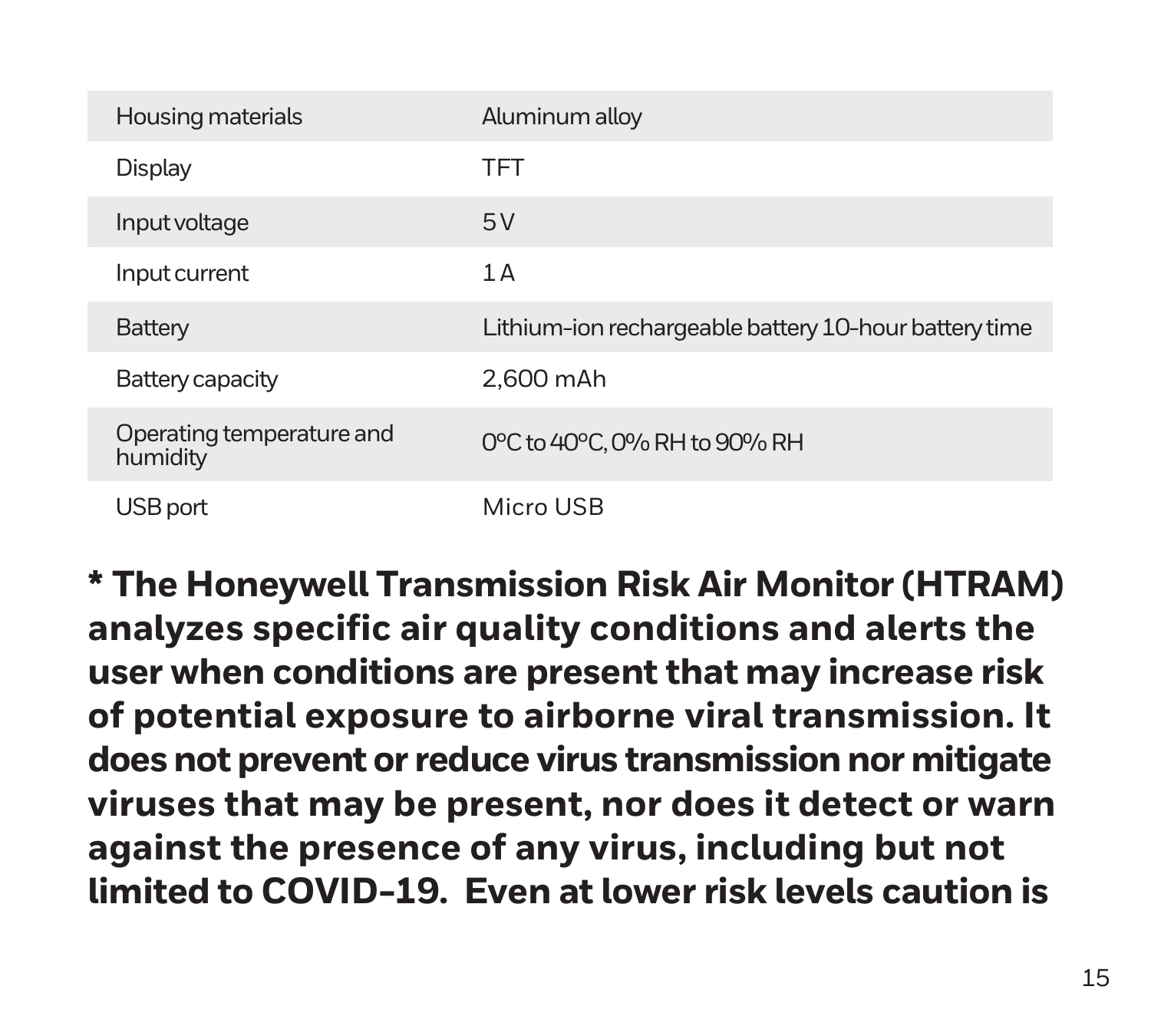#### **required to prevent viral transmission. The HTRAM does not repel or destroy any microorganism, viruses, bacteria, or germs.**

- It is buyer's sole responsibility (1) to determine the suitability of the HTRAM for use in its application; (2) to operate the HTRAM in accordance with the User Manual and any other instructions provided by Honeywell and in compliance with all applicable laws, rules and regulations; and (3) to determine, based on buyer's experience, expertise, and other available tools, the suitability of any product or service it may offer or recommend to the end user.
- Buyer is responsible for determining whether the product is appropriate for use under certain international, federal, state or local guidelines, and is likewise responsible for determining whether the HTRAM qualifies for any government programs, including without limitation, reimbursement plans.
- Any recommendations or assistance provided by Honeywell regarding the use or operation of the HTRAM – through our literature, the Honeywell web site, or otherwise – shall not be construed as representations or warranties of 16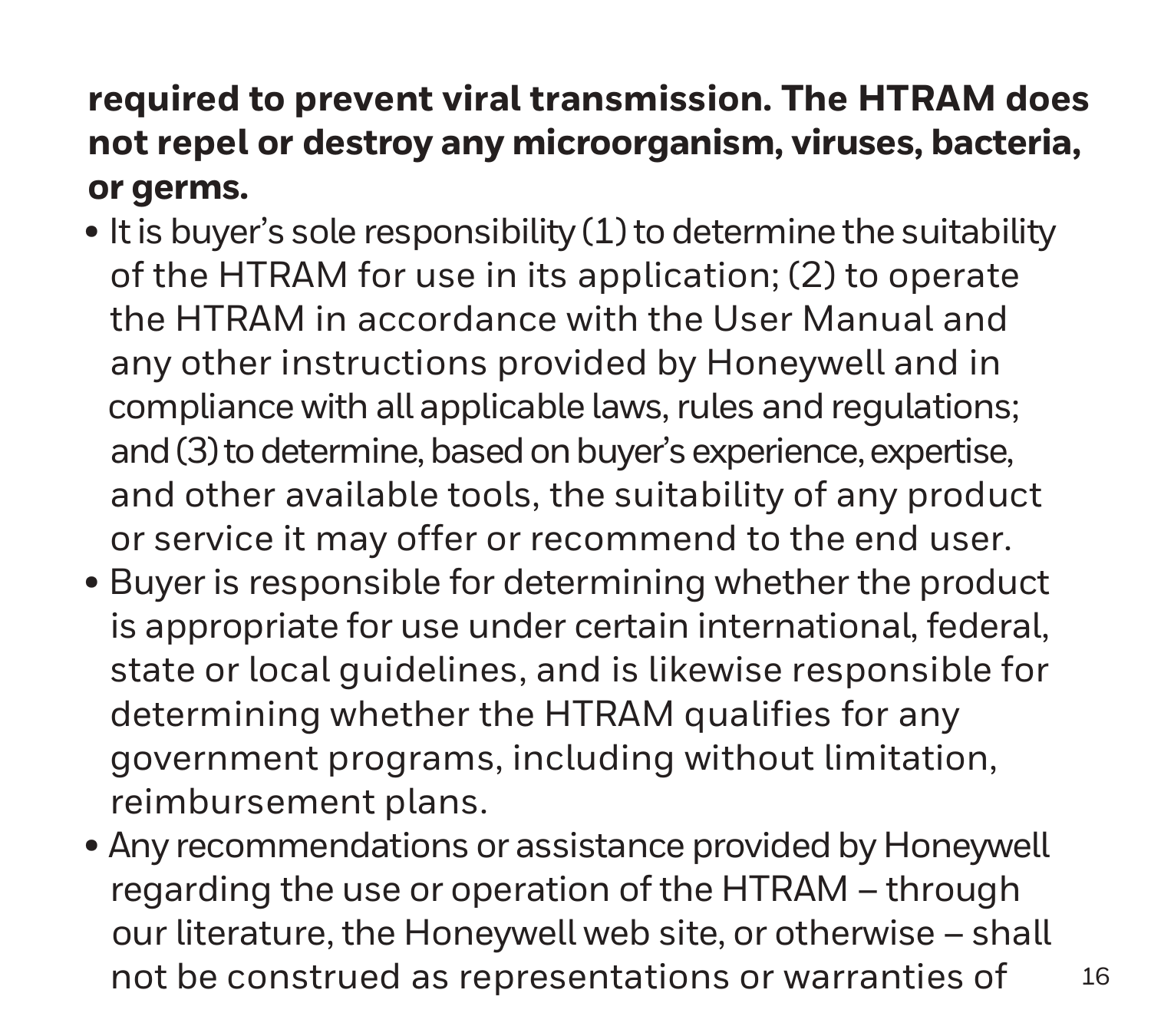any kind, express or implied, and such information is accepted at buyer's own risk and without any obligation or liability to Honeywell.

- The information we supply in this data sheet is believed to be accurate and reliable as of this writing. However, specifications may change without notice, and Honeywell assumes no responsibility for its use.
- The HTRAM does not detect for levels of CO2 that would make for an unsafe or unsuitable breathing environment.

### **WARRANTY**

• Under normal use and maintenance that is consistent with Honeywell manuals and instructions, Honeywell warrants that, for a period of one (1) year from the date of purchase, all components of this product, except software and software components, shall be free from faulty workmanship and defective materials. The software and software components, including any documentation designated by Honeywell for use with such software or software components, are provided "AS IS."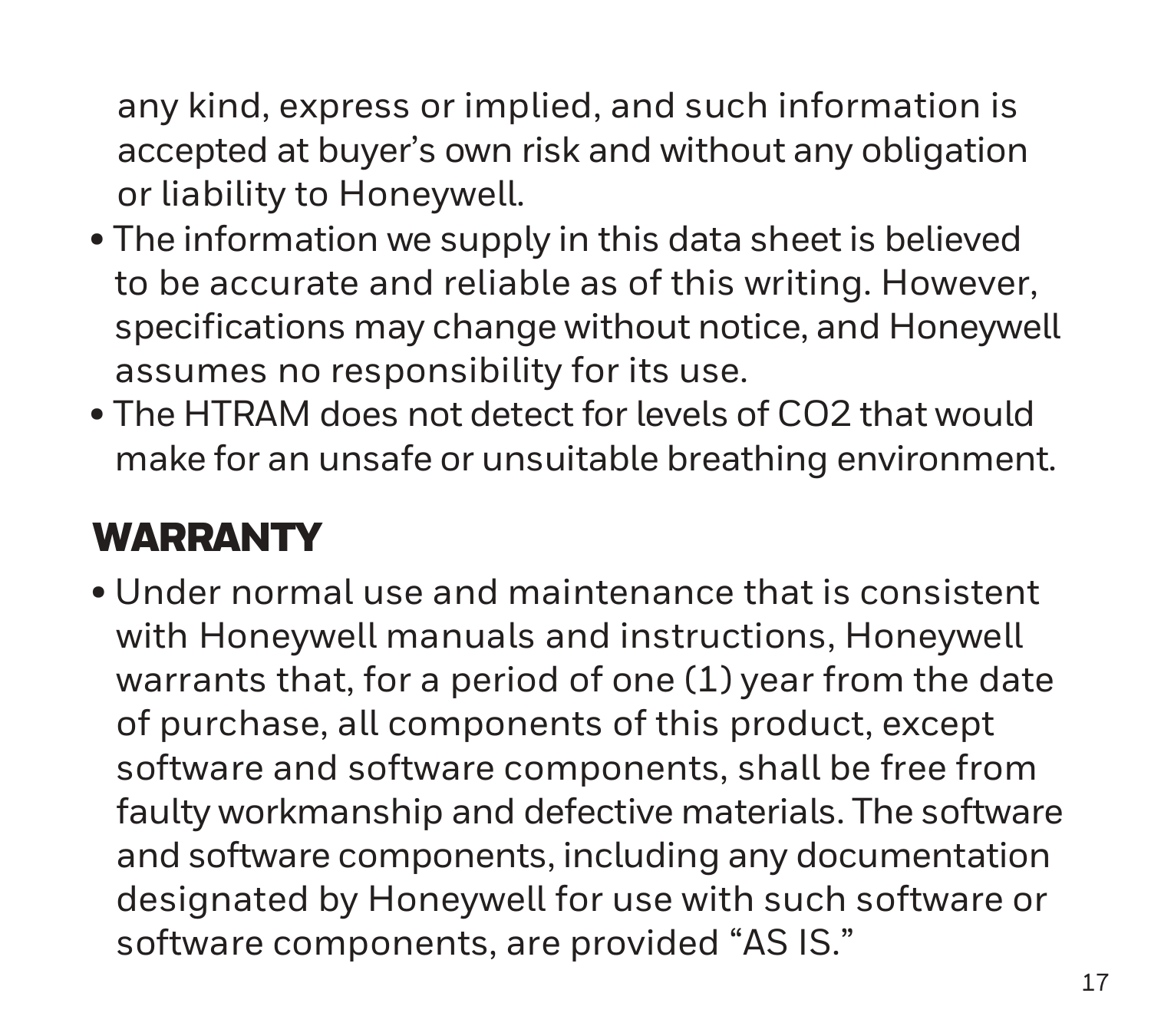- These warranties do not apply if the claimed defect or nonconformity is due to accident, misuse, neglect; or improper shipping or handling, installation, or testing; or any failure of electrical power, air conditioning, or humidity control. This warranty is valid only if the product has not been tampered with or serviced by any party not authorized by Honeywell.
- If during the one-year warranty, the customer notifies Honeywell in writing of any alleged defect within 30 days of discovery, and it is determined by Honeywell that any component of the product, except software components, is defective due to faulty workmanship or defective materials, then Honeywell shall repair or replace such Product at Honeywell's sole discretion. Repair or replacement of a product (or any part thereof) does not extend the warranty period for such product. Products which have been repaired or replaced during the warranty period are warranted for the remainder of the unexpired portion of the original warranty period.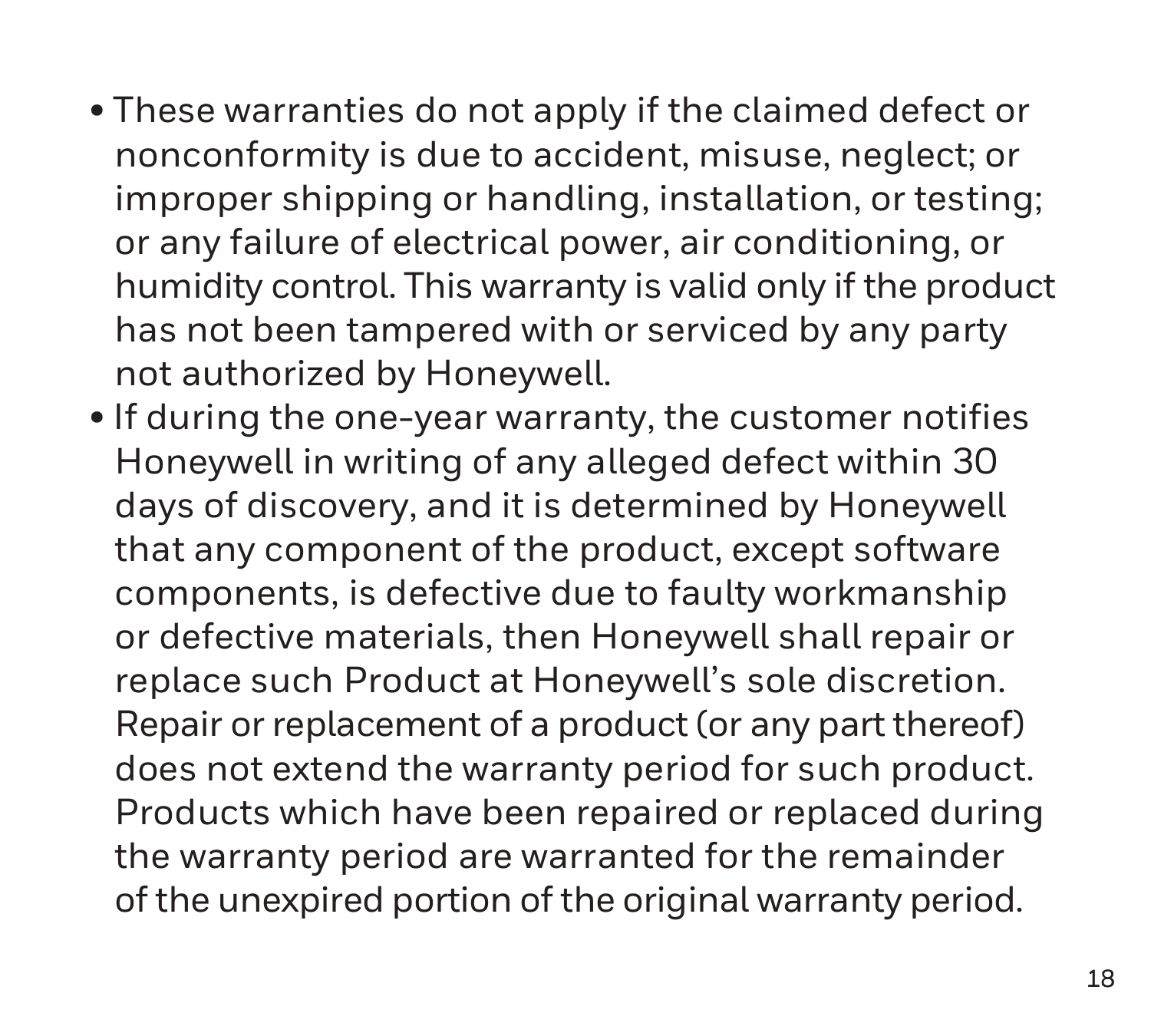- In case of non-conforming products, users may return such product to the distributor where they made the original purchase.
- Honeywell shall not be responsible for any loss or damage of any form, including any accidental or necessary direct or indirect loss as a result of breach of any warranty or any other acts that damage the product.
- These explicit warranties are the only warranties provided by Honeywell with respect to the product and are in lieu of all other warranties, express or implied. Any implied warranty or guarantee, including merchantability, fitness for a particular purpose, and non-infringement of third party rights, shall not apply.
- This warranty only applies to the main unit of the product, and does not cover the package, manuals, consumables, or other components susceptible to damage or consumption or which have a normal life inherently shorter than the foregoing warranty period.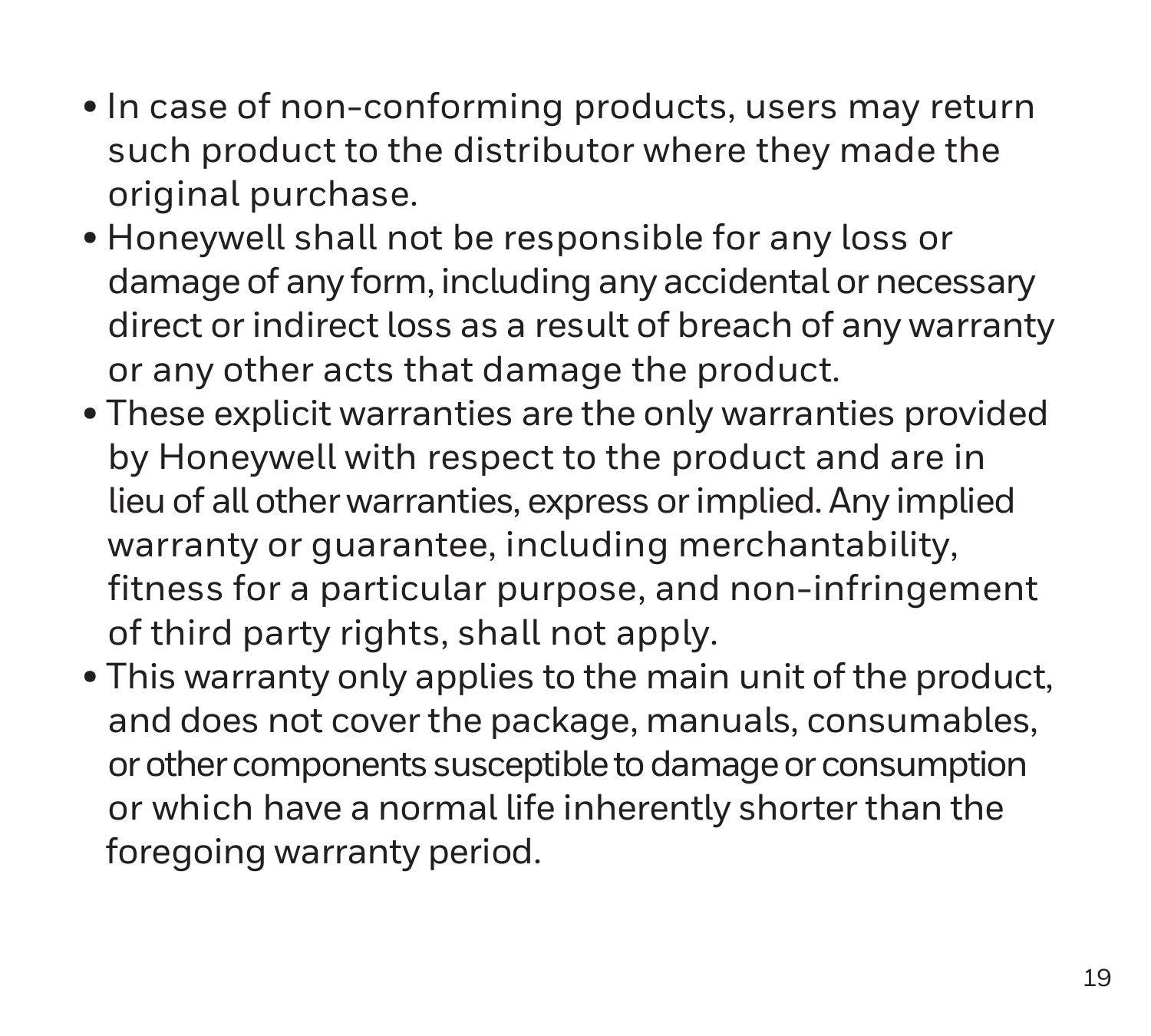• Customers wanting additional warranty beyond the standard one-year warranty offered by Honeywell have the option to purchase a 2-year extended warranty when purchasing the product. Any such extended warranty shall only extend the timeframe of the warranty terms above from three years from the date of purchase, and shall not provide any additional warranty or guarantee, express or implied.

## DISPOSAL

This product contains a lithium-ion battery and aluminum alloy materials. Upon receipt of the product, the customer is responsible for proper use, transport, storage and disposal of the product based on the battery and material type, including but not limited to applicable governmental requirements for proper disposal

## **CAUTION**

Risk of explosion if battery is replaced by an incorrect type. Dispose of used batteries according to the instructions.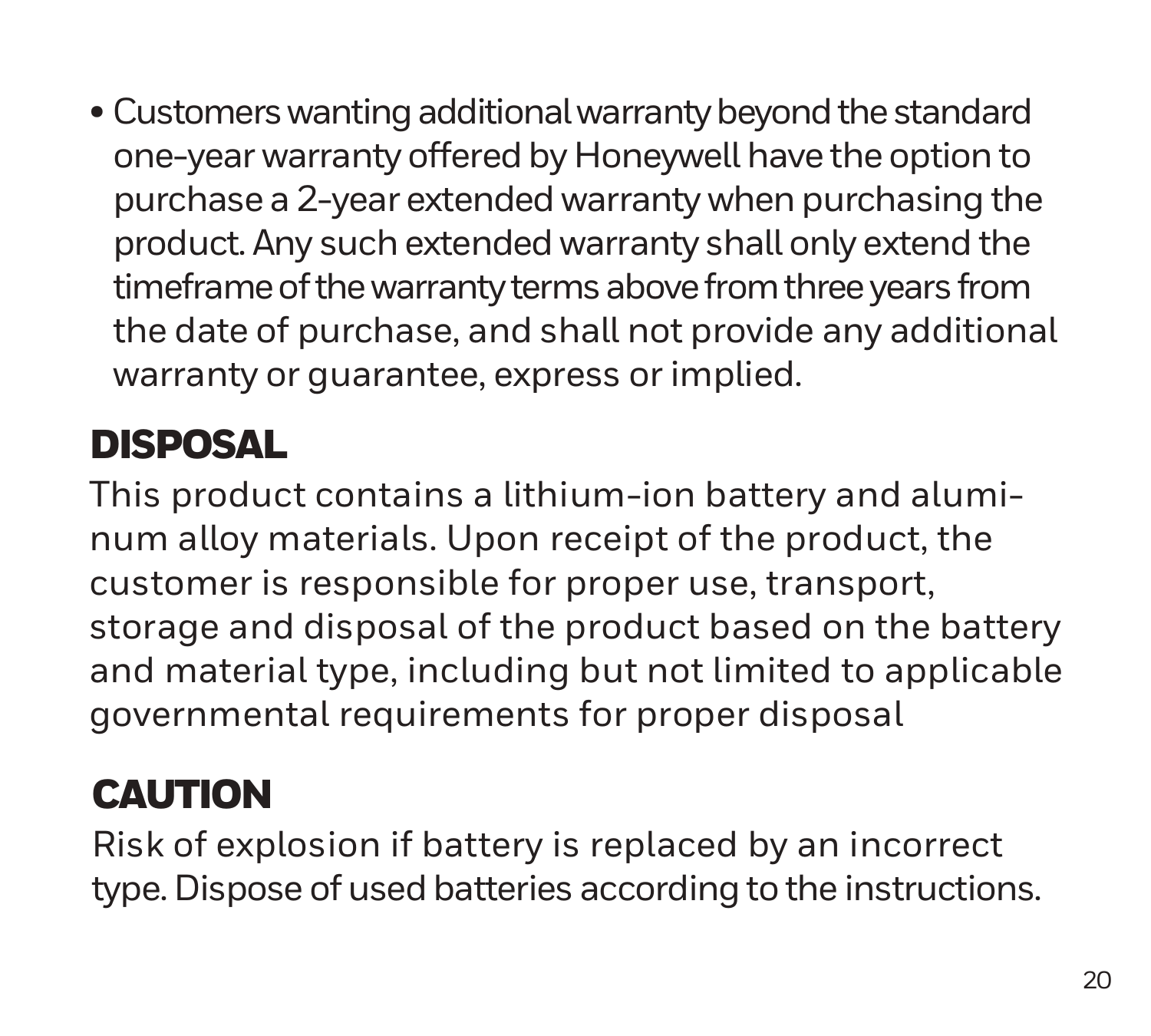## MANUFACTURER CERTIFICATE

Honeywell Safety and Productivity Solutions certifies that the CO2 sensor in Honeywell Transmission Risk Air Monitor (HTRAM) device is maintenance-free in normal indoor environments. No calibration at end user is needed. The accuracy of the sensor is +/- 50ppm at 1000ppm CO2.

## $\epsilon$ **SIMPLIFIED EU DECLARATION OF CONFORMITY**

Hereby, Honeywell Safety and Productivity Solutions declare that the radio equipment type HTRAM-V2-W is in compliance with Directive 2014/53/EU. The full text of the EU declaration of conformity is available at the following internet address:

https://sps.honeywell.com/us/en/products/safety/ gas-and-flame- detection/portables/honeywell-transmission-risk-air-monitor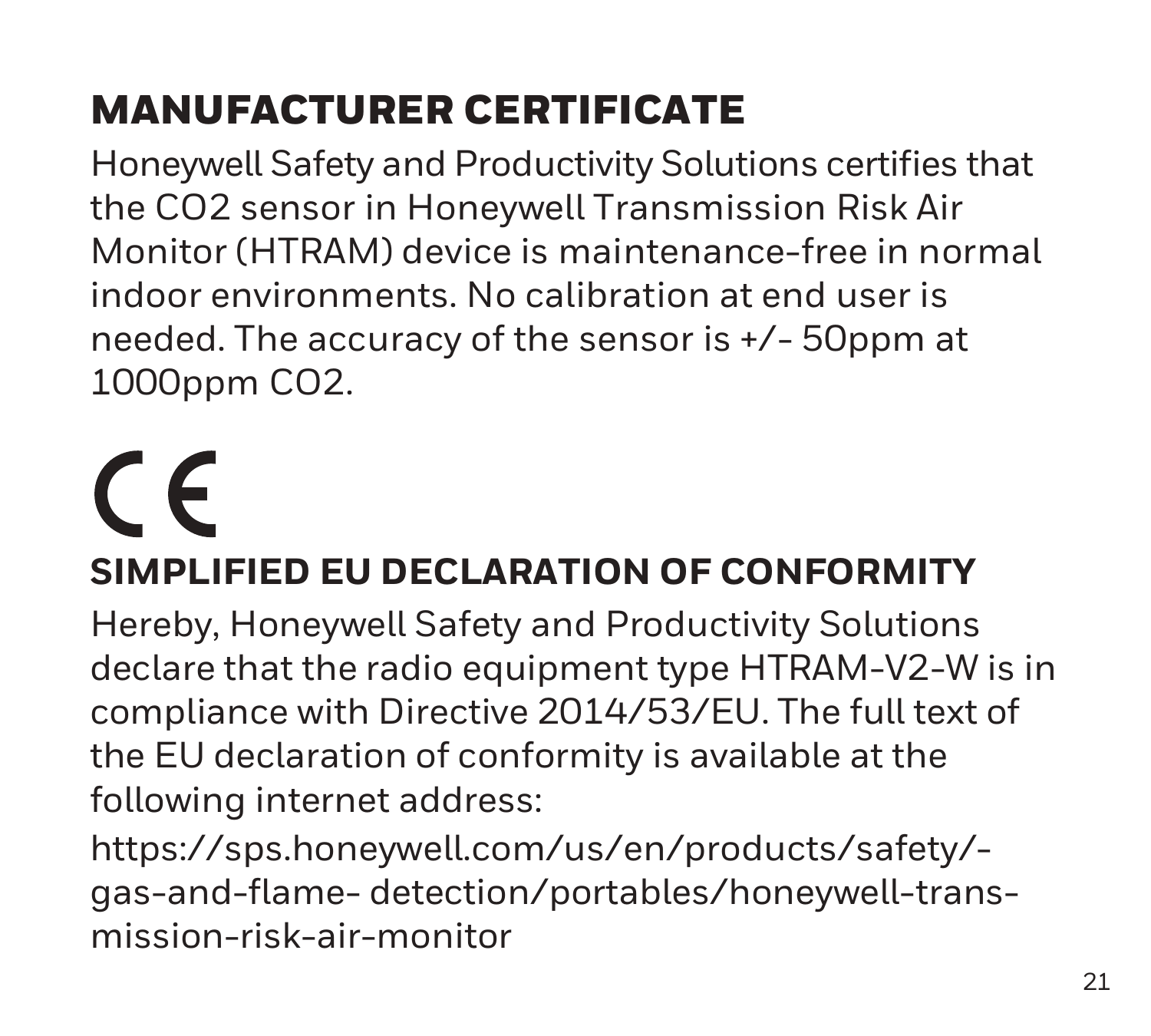Operating Frequency: 2400-2483.5 MHz (Bluetooth): <20 dBm EIRP; 2400-2483.5 MHz (WLAN IEEE 802.11b/g/n): <20 dBm EIRP.



This device complies with part 15 of the FCC Rules. Operation is subject to the following two conditions: (1) This device may not cause harmful interference, and (2) this device must accept any interference received, including interference that may cause undesired operation.

# UK  $\overline{\mathsf{C}}$

#### **SIMPLIFIED UK DECLARATION OF CONFORMITY**

Hereby, Honeywell Safety and Productivity Solutions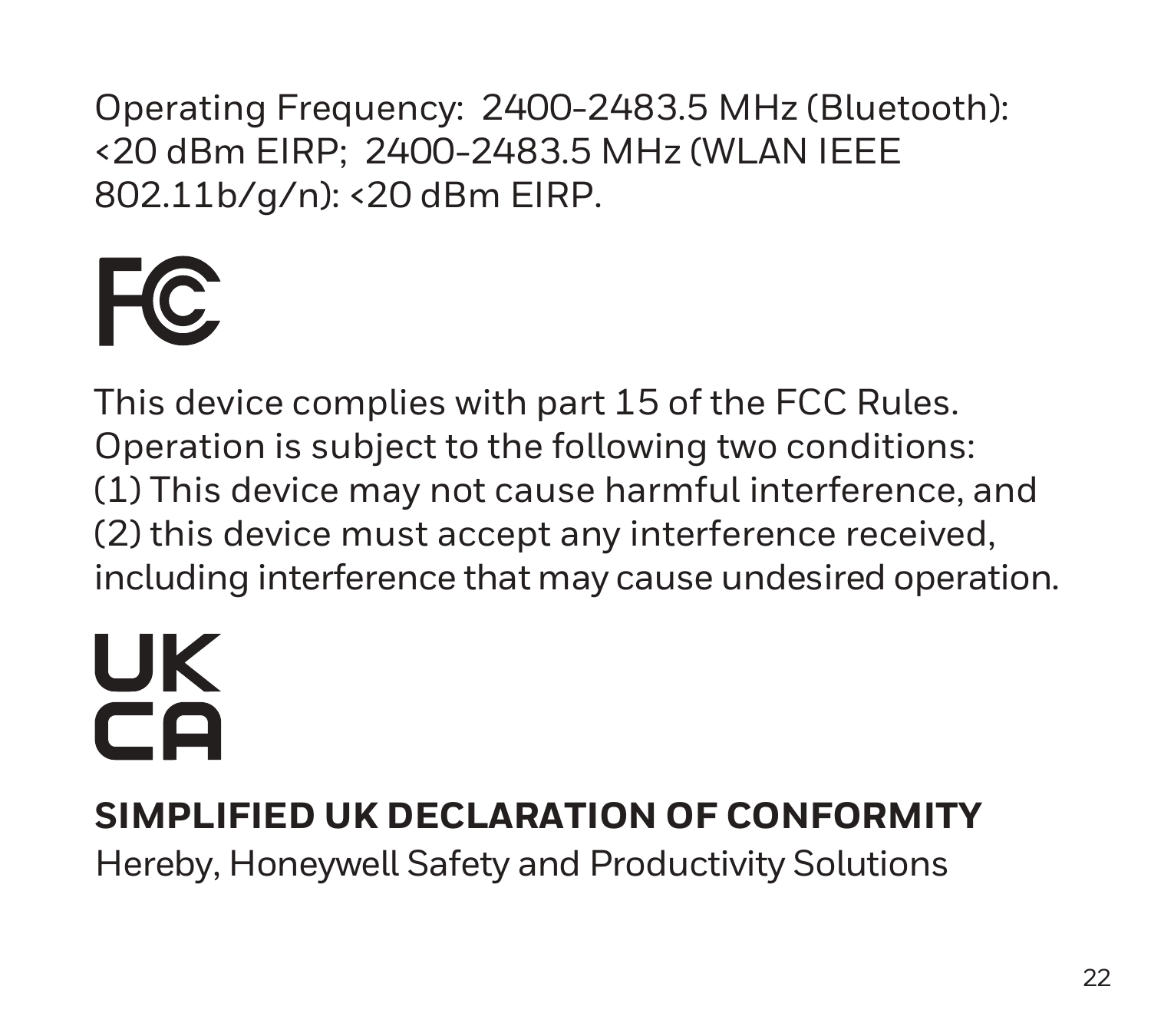declare that the radio equipment type HTRAM-V2-W is in compliance with UK radio equipment regulation. The full text of the UK declaration of conformity is available at the following internet address:

https://sps.honeywell.com/us/en/products/safety/ gas-and-flame- detection/portables/honeywell-transmission-risk-air-monitor

United Kingdom Contact: Life Safety Distribution GMBH. Address: Hatch Pond House, 4 Stinsford Road, Nuffield Industrial Estate, Poole, Dorset, BH17 0RZ, UK. Phone: +41 (0)44 943 4300

### RECHARGEABLE LI-ION BATTERY

Nominal Voltage: 3.6V Rated Capacity: 2480 mAh/8.93Wh Typical Capacity: 2600 mAh/9.36Wh Limited Charging Voltage: 4.2V Manufacturer: SCUD (Fujan) Electronics Co., Ltd. Red Wire: (+) Black wire: (-) Made in China

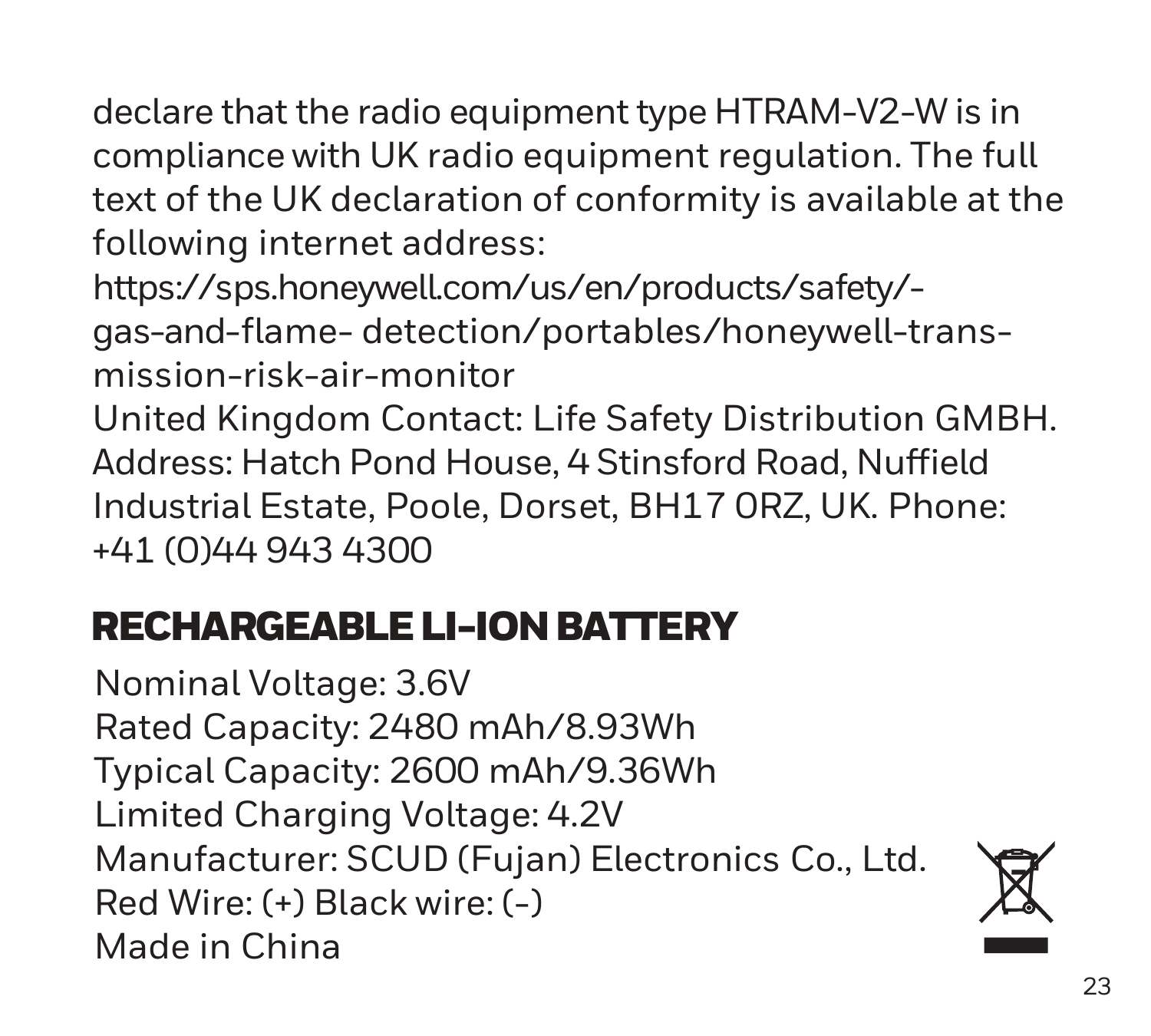#### **WARNING: TO PREVENT INJURY, DO NOT DISASSEMBLE,PUNCTURE, CRUSH, HEAT, OR BURN**

Use the authorized charger only. Never disassemble by yourself. Never short-circuit the battery. Dispose of the battery properly. Exposing the battery to an open flame could cause an explosion.

## **802.11 CAUTION**

í

Users are responsible for configuring the channels of operation that comply with their country regulatory standards. A Wireless Network Administrator should review the operationg restrictions for the access point.

 **Strangulation HAZARD**: Children have STRANGLED in cords. Keep this cord out of reach of children (more than 3 ft (1m) away). Do not use with an extension cord.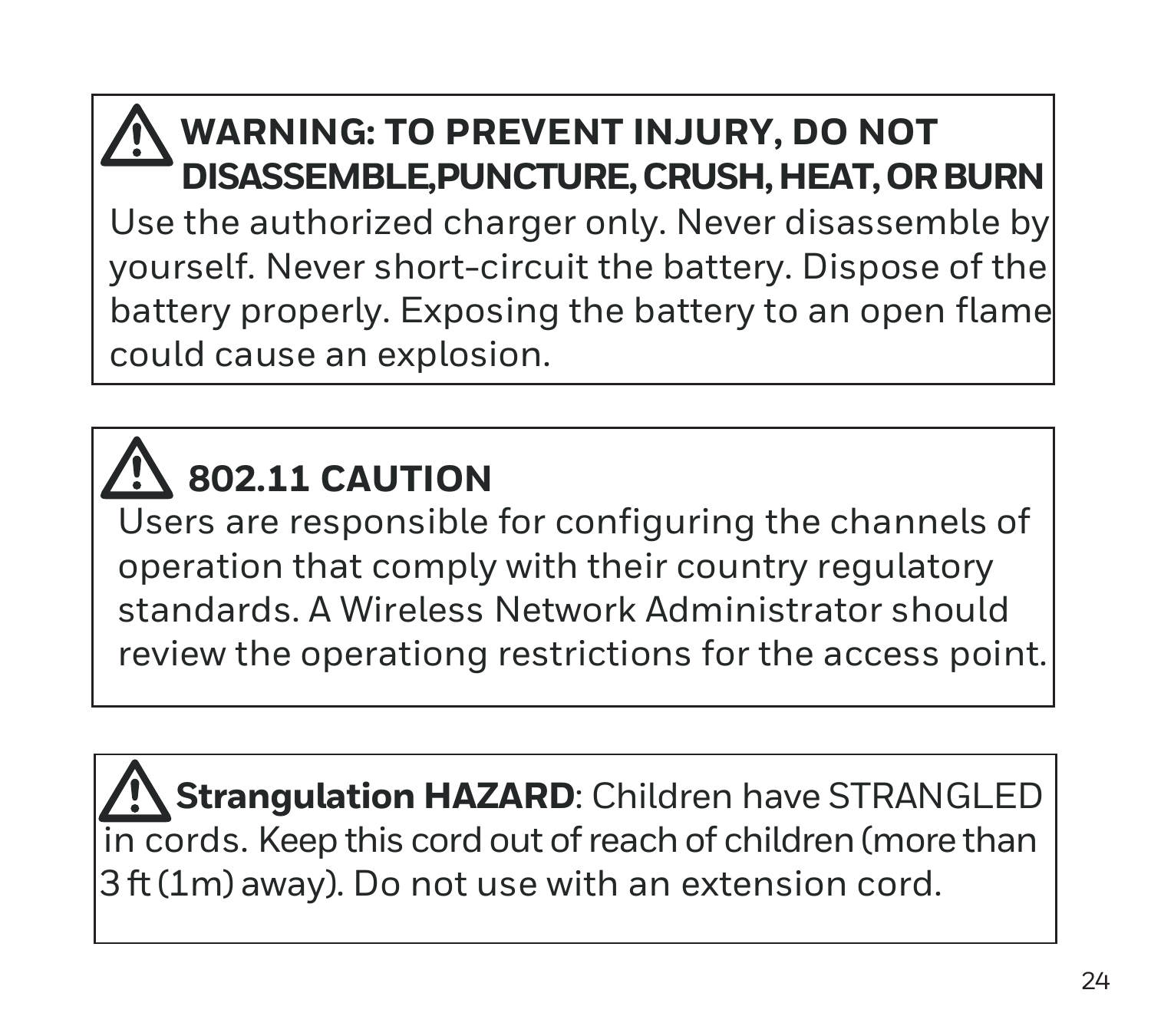## **ATTENTION**

- To better reflect the air environment, Honeywell recommends continuously monitoring indoor air using the HTRAM. It is recommended that the device runs for 24 hours for the first time until it is fully charged and initialized.
- For safety and battery performance, the device can only charge the battery indoors in a 0°C to 40°C [32°F to 104°F] temperature range. The charging time from empty to full battery is approximately 6 hours. During charging, the device surface will have a slight temperature rise.

## INSTRUCTIONS IN OTHER LANGUAGES

These instructions and specifications are subject to change without notice at Honeywell's sole discretion. For more information and the most recent User Manual, go to https://airmonitoring.honeywell.com/#/doc/help